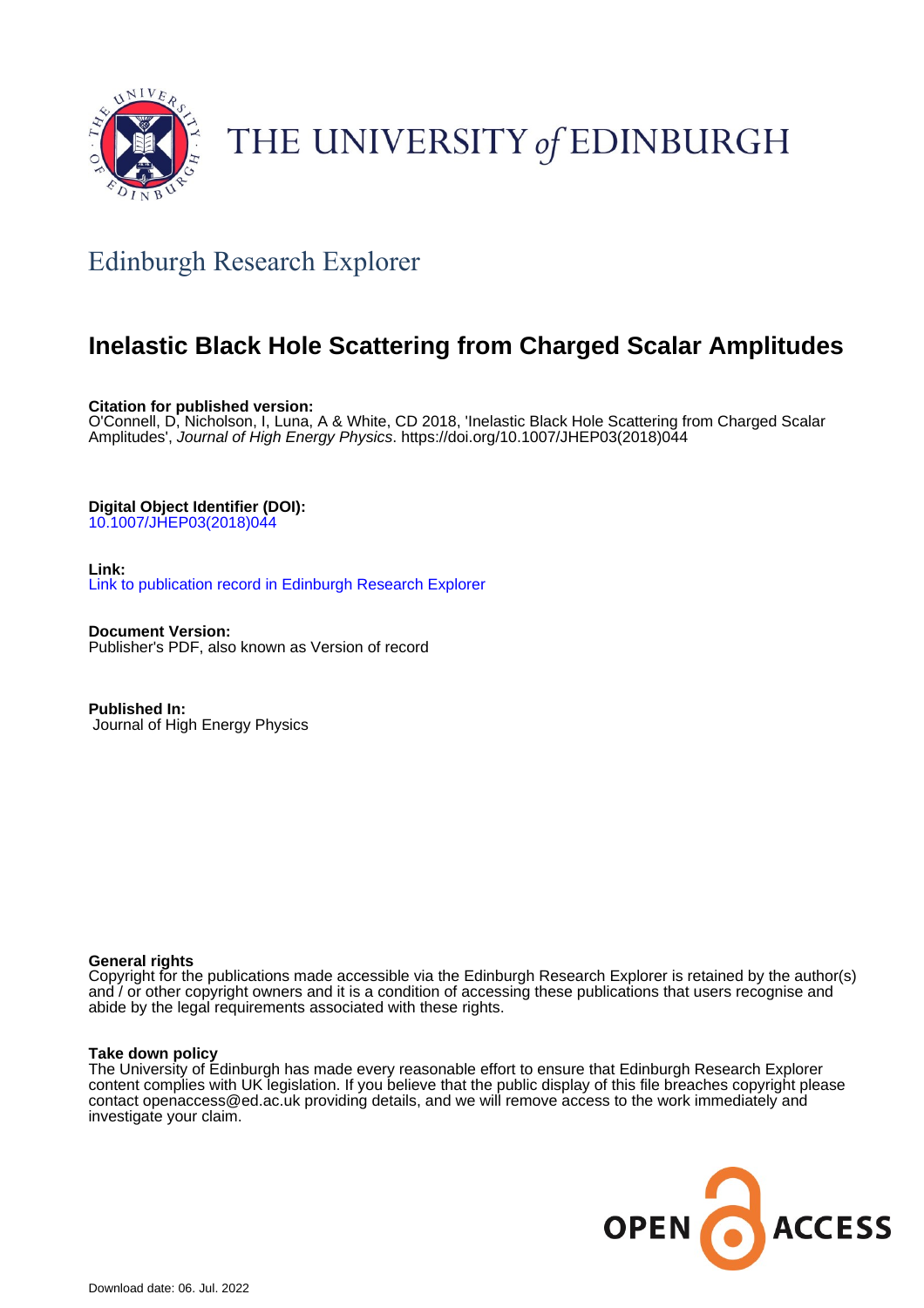PUBLISHED FOR SISSA BY 2 SPRINGER

Received: January 18, 2018 Accepted: February 20, 2018 PUBLISHED: March 8, 2018

# Inelastic black hole scattering from charged scalar amplitudes

Andrés Luna, ${}^a$  Isobel Nicholson, ${}^{b,c}$  Donal O'Connell ${}^{b,c}$  and Chris D. White ${}^d$  ${}^a$  School of Physics and Astronomy, University of Glasgow, G12 8QQ, Scotland, U.K.  $^{b}$  Higgs Centre for Theoretical Physics, School of Physics and Astronomy, The University of Edinburgh, Edinburgh EH9 3JZ, Scotland, U.K.  ${}^{c}$ Kavli Institute for Theoretical Physics, University of California, Santa Barbara, CA 93106-4030, U.S.A.  ${}^d$ Centre for Research in String Theory, School of Physics and Astronomy, Queen Mary University of London, 327 Mile End Road, London E1 4NS, U.K. E-mail: [a.luna-godoy.1@research.gla.ac.uk](mailto:a.luna-godoy.1@research.gla.ac.uk), [i.nicholson@sms.ed.ac.uk](mailto:i.nicholson@sms.ed.ac.uk), [donal@ph.ed.ac.uk](mailto:donal@ph.ed.ac.uk), [christopher.white@qmul.ac.uk](mailto:christopher.white@qmul.ac.uk)

Abstract: We explain how the lowest-order classical gravitational radiation produced during the inelastic scattering of two Schwarzschild black holes in General Relativity can be obtained from a tree scattering amplitude in gauge theory coupled to scalar fields. The gauge calculation is related to gravity through the double copy. We remove unwanted scalar forces which can occur in the double copy by introducing a massless scalar in the gauge theory, which is treated as a ghost in the link to gravity. We hope these methods are a step towards a direct application of the double copy at higher orders in classical perturbation theory, with the potential to greatly streamline gravity calculations for phenomenological applications.

Keywords: Scattering Amplitudes, Black Holes, Classical Theories of Gravity

ArXiv ePrint: [1711.03901](https://arxiv.org/abs/1711.03901)

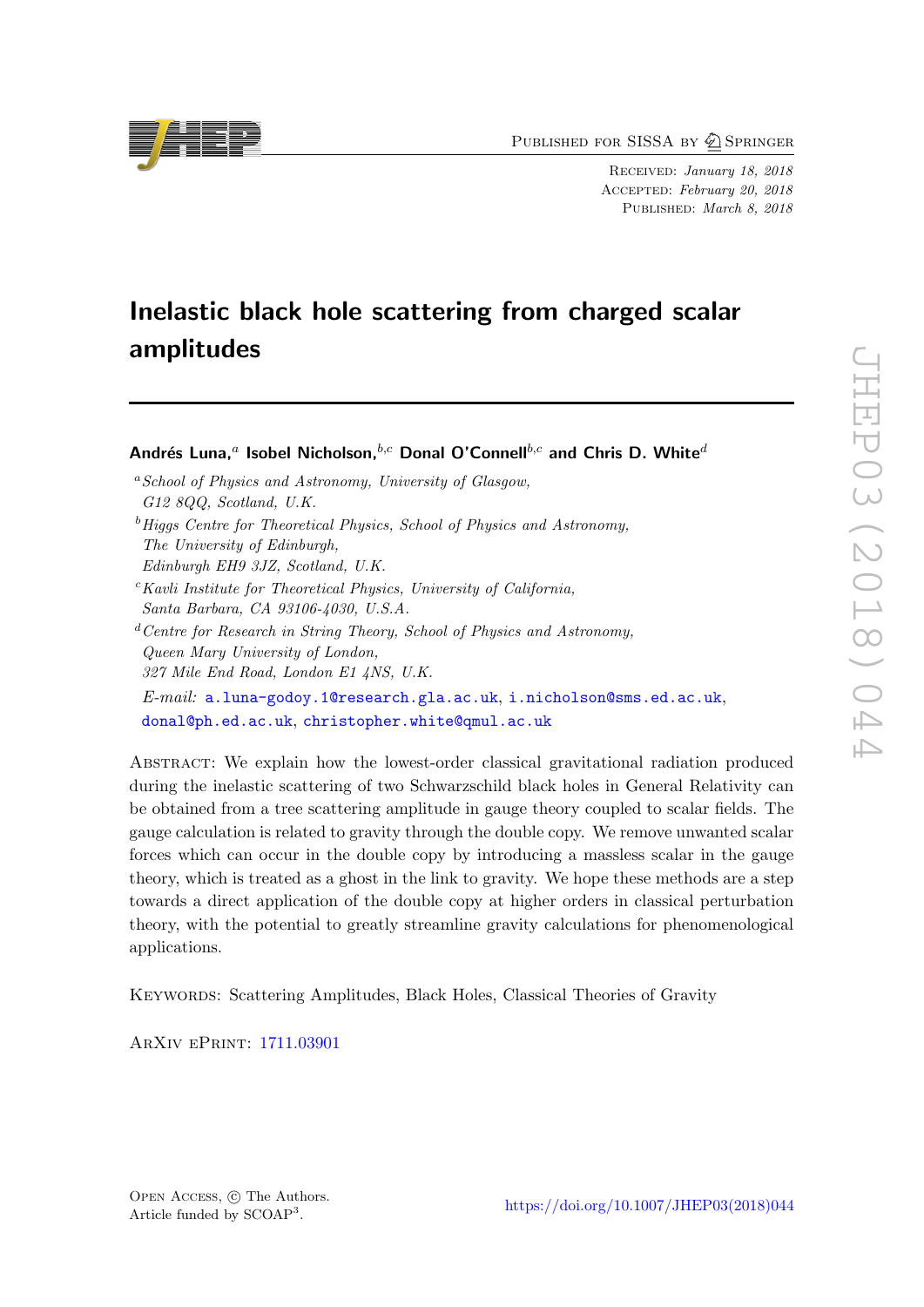# Contents

| $\mathbf{1}$ | Introduction                 | $\mathbf{1}$                            |                |
|--------------|------------------------------|-----------------------------------------|----------------|
| $\bf{2}$     | Review                       |                                         | 3              |
|              | 2.1                          | Review of BCJ                           | 3              |
|              | 2.2                          | Classical gravitational scattering      | $\overline{5}$ |
| 3            | Charged scalar amplitudes    |                                         | 7              |
|              | 3.1                          | The scattering amplitude                | 8              |
|              | $3.2\,$                      | Large mass expansion                    | $10\,$         |
| 4            | Removing the dilaton         |                                         | 13             |
|              | 4.1                          | Double copy and massive amplitudes      | 13             |
|              | 4.2                          | Dilatons in diagrams                    | 14             |
|              | 4.3                          | Example at four points                  | 16             |
|              | 4.4                          | Inelastic scattering                    | 17             |
|              | 4.5                          | Relation to classical field computation | 18             |
|              | 5 Discussion and conclusions |                                         |                |

# <span id="page-2-0"></span>1 Introduction

General Relativity is a spectacularly successful description of gravitational processes. It is also celebrated for its great beauty. However, the perturbative expansion of the Einstein-Hilbert Lagrangian about Minkowski space is a less well-beloved aspect of Einstein's theory. Because of the presence of the metric and its inverse, as well as the square root of the determinant of the metric, the perturbative expansion contains an infinite number of terms, each of which corresponds to a complicated Feynman rule. This complexity makes calculation difficult.

Gradually we have realised that a surprising approach to gravitational perturbation theory about Minkowski space has the potential to greatly improve this situation. The basis of the idea goes back to the early days of string theory, when Kawai, Lewellen and Tye (KLT) realised [\[1\]](#page-22-0) that closed string amplitudes can be obtained from open string amplitudes. In the field theory limit, this means that graviton scattering amplitudes may be obtained from knowledge of gauge boson scattering amplitudes, and of the KLT relations.

One disadvantage of the KLT connection between gauge theory and gravity is that the KLT relations themselves are quite complicated, especially for processes involving many gravitons. They are also restricted to tree level scattering amplitudes, so that their applicability to loop processes is necessarily indirect. Fortunately, another perspective on the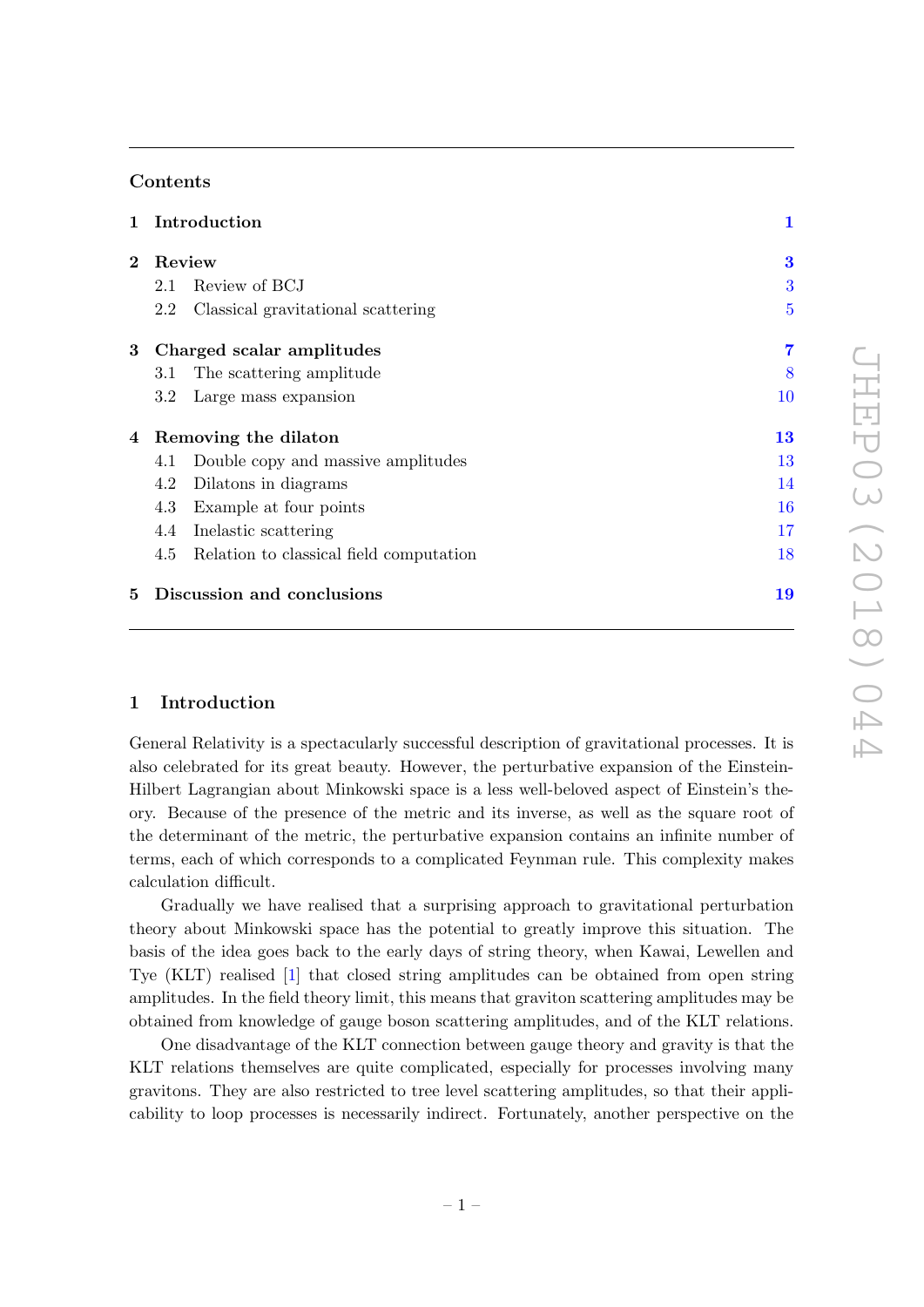connection between gauge theory and gravity, known as the Bern, Carrasco and Johansson (BCJ) double copy, removes both of these disadvantages [\[2,](#page-22-1) [3\]](#page-22-2). The double copy is based on a simple rearrangement of Yang-Mills amplitudes which has a distinctly group theoretic feel. It also has an immediate application to loop diagrams.

To date, the double copy has been used primarily to understand the quantum structure of gravity. But there is also considerably motivation to understand classical processes in General Relativity to high precision. This motivation comes from future plans for high precision gravitational wave observatories, such as LISA and the Einstein telescope. Does the double copy provide a route to a refined understanding of radiative processes involving black holes? In fact, scattering amplitudes have already been used to extract information about the classical scattering processes in gravity. One direction is to determine the effective potential between objects deduced from two-to-two amplitudes, which has been studied in a series of remarkable papers which build on the full suite of amplitudes tools  $[4-10]$  $[4-10]$ , see also  $[11]$  for a recent pedagogical introduction. There is clearly great scope for further work in this area [\[12\]](#page-23-1).

However, the double copy is set up to compute graviton scattering amplitudes. Perhaps it may be possible to directly compute the classical gravitational wave spectrum in a scattering process directly from the double copy? Indeed, the situation seems to be very positive. The structure of the double-copy is reflected in a class of solutions of the Einstein equations, known as Kerr-Schild solutions. These simple, symmetric spacetimes are associated with similarly simple and symmetrical exact solutions of the Yang-Mills equations in a classical manifestation of the double copy [\[13–](#page-23-2)[20\]](#page-23-3). Similarly, perturbative spacetimes can be constructed order-by-order in a manner which directly manifests the double copy [\[21\]](#page-23-4). But it was still a wonderful surprise to see genuine gravitational scattering, with the production of gravitational radiation, emerge in a remarkably simple form from the double copy as shown recently by Goldberger and Ridgway [\[22\]](#page-23-5), see also [\[23\]](#page-23-6).

One disadvantage of the Goldberger-Ridgway calculation is the presence of unwanted fields in the classical theory. In the double copy it is a simple fact that the graviton naturally comes along with two extra fields: a scalar dilaton and an antisymmetric tensor known as the axion. In any given calculation, we can hope to switch the dilaton and axion off, but typically in the simplest cases they will be present. Indeed, in the simplest perturbative construction of a spacetime containing a point-like singularity using the double copy [\[21\]](#page-23-4), the dilaton couples to the singularity with strength proportional to the gravitational mass of the singularity. The spacetime is therefore a JNW naked singularity [\[24\]](#page-23-7) rather than the Schwarzschild solution. As a consequence, the objects scattering in the Goldberger-Ridgway calculation were JNW singularities.

Another interesting aspect of reference [\[23\]](#page-23-6) was how the authors implemented the double copy. Rather than following the standard prescription from scattering amplitudes, they replaced Yang-Mills colour factors with the kinematic part of the Yang-Mills three point vertex. This is remarkable in view of the fact that it is well-known [\[25](#page-23-8)[–37\]](#page-24-0) that the four point vertex in gauge theory is important for colour-kinematics to work in general.

The goal of this paper is to understand classical inelastic gravitational scattering from the point of view of scattering amplitudes, given that it is in this context that the double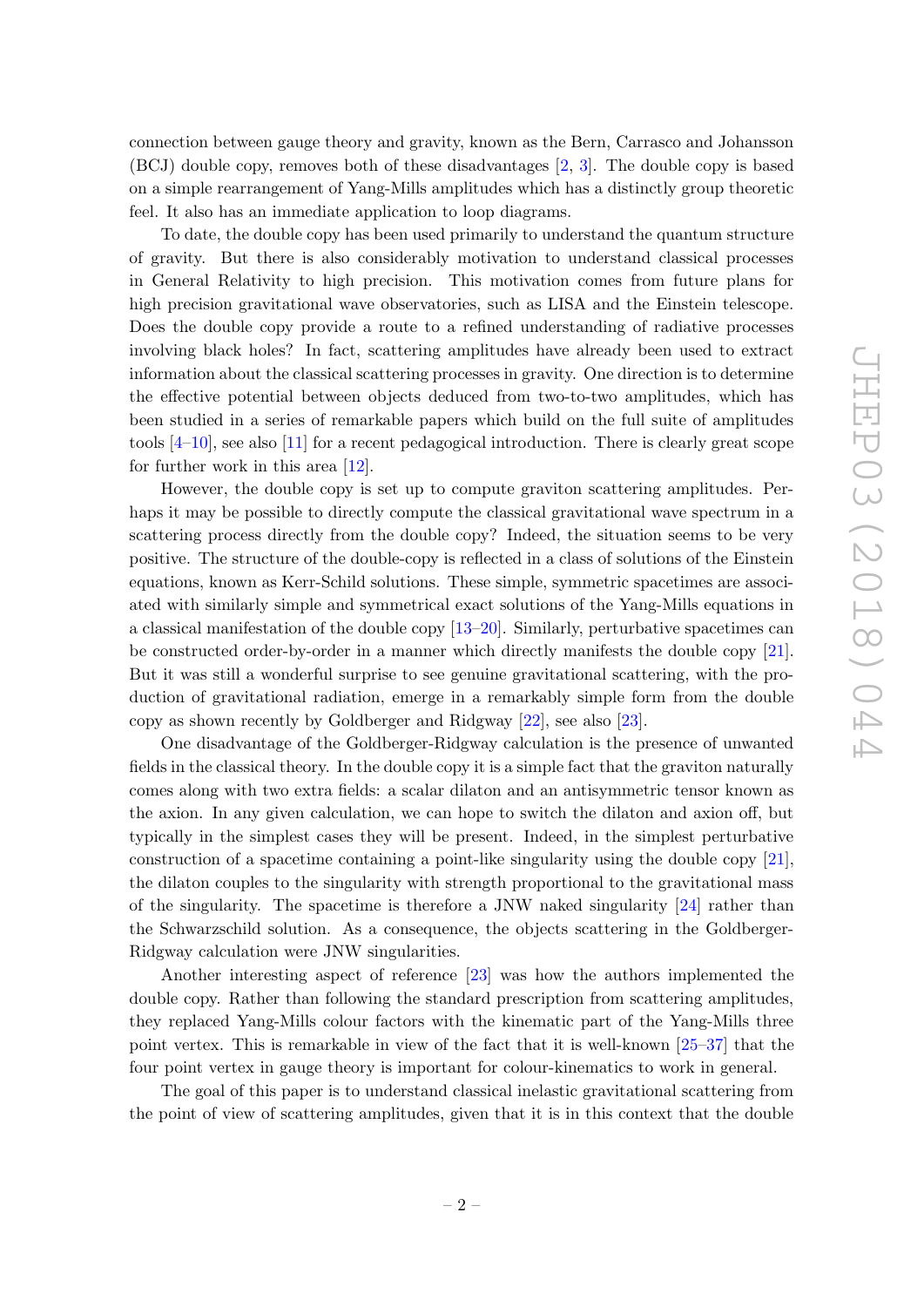copy has its most well-understood form. In particular, we will show how to obtain gravitational radiation by copying a Yang-Mills amplitude. Working at lowest order, it is sufficient to consider the scattering of a pair of scalar particles, which represent non-spinning (Schwarzschild) black holes. We will show explicitly how the Goldberger-Ridgway approach can be related to scattering amplitudes, and comment on a particular simplification which occurs in the double copy in this specific context. Furthermore, the amplitude approach can be used to remove the contribution of the dilaton. To this end, we build on the recent work of Johansson and Ochirov [\[38\]](#page-24-1), who obtained pure gravity as a double copy.

We hope that our results represent a step toward an application of the double copy in more detailed calculations of gravitational phenomena. Evidently the double copy has the capacity to determine genuine perturbations to the metric about Minkowski space resulting from physical dynamical processes. The technical simplicity of the double copy could greatly streamline the calculation of phenomenologically relevant quantities if it can be applied to physically relevant processes.

The structure of our paper is as follows. In section [2](#page-4-0) we recall salient details regarding BCJ duality and the double copy, as well as reviewing the classical scattering calculations of refs. [\[22\]](#page-23-5). In section [3](#page-8-0) we show how these results can be reproduced using scattering amplitudes, which will involve a detailed discussion of taking appropriate kinematic limits to make this equivalence manifest. In section [4,](#page-14-0) we demonstrate explicitly how the dilaton can be removed to generate results in pure gravity, building on the ideas of [\[38\]](#page-24-1). Finally, we discuss our results and conclude in section [5.](#page-20-0)

# <span id="page-4-0"></span>2 Review

To keep the article self-contained, we open with a review of the BCJ story: colourkinematics duality and the double copy. We have also included a brief review of reference [\[23\]](#page-23-6) which will be important for the remainder of the paper.

## <span id="page-4-1"></span>2.1 Review of BCJ

The essence of BCJ is an understanding of how gauge invariance works in the scattering amplitudes of Yang-Mills theory. We can always choose to write these amplitudes as a sum over Feynman-like diagrams with three-point vertices. If the set Γ contains all of these diagrams with  $n$  external points, then the  $n$ -point amplitude is

<span id="page-4-2"></span>
$$
\mathcal{A} = \sum_{i \in \Gamma} \frac{c_i n_i}{d_i},\tag{2.1}
$$

where  $d_i$  is the Feynman propagator denominator associated with graph i, while  $c_i$  is the Yang-Mills colour factor corresponding to the diagram and  $n_i$  is the kinematic numerator of the graph. Notice that only the kinematic numerator  $n_i$  depends on the polarisations of the particles. Let us choose one particle, say particle 1, and replace its polarisation vector  $\epsilon_1$  by its momentum  $p_1$ . In that case gauge invariance requires that the amplitude  $\mathcal{A} = 0$ . However, it is not the case that all the numerators  $n_i = 0$ . Rather, the identity  $\mathcal{A} = 0$ follows from a cancellation among the distinct diagrams. This is only possible because the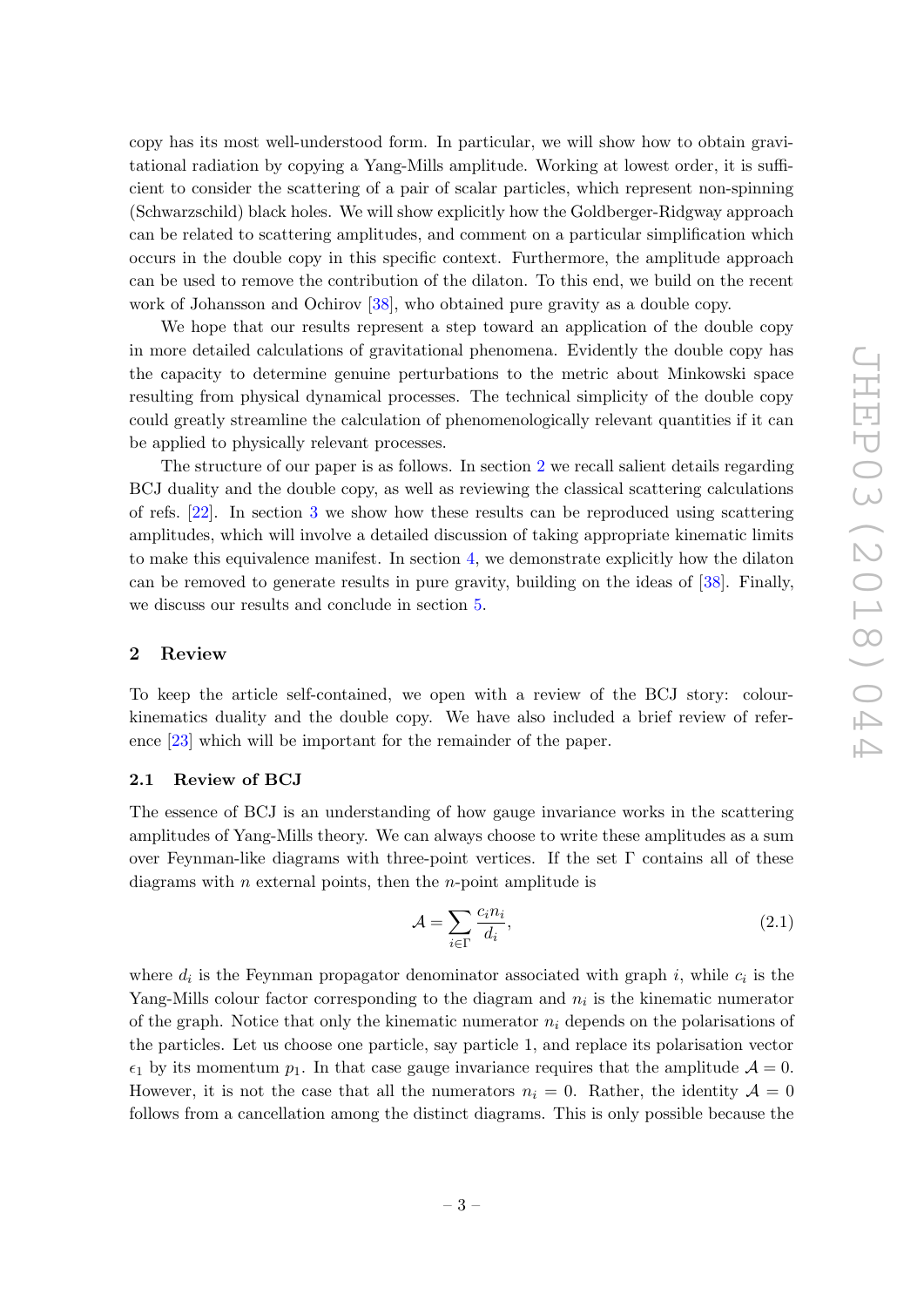colour factors  $c_i$  are not all independent. Instead, they obey Jacobi identities which arise from pure group theory.

It is also the case that the  $n_i$  are not all uniquely defined. Indeed, there is a large space of numerators which have the property that  $(2.1)$  is a valid expression for the Yang-Mills amplitude. The idea of BCJ is then to pick very special numerators which have the property that whenever graphs  $\alpha$ ,  $\beta$  and  $\gamma$  are such that the colour factors satisfy a Jacobi identity,

$$
c_{\alpha} \pm c_{\beta} \pm c_{\gamma} = 0, \tag{2.2}
$$

then the kinematic numerators satisfy the same identity,

$$
n_{\alpha} \pm n_{\beta} \pm n_{\gamma} = 0. \tag{2.3}
$$

Notice that we have allowed for the possibility that there may be positive and negative signs in the Jacobi identity; whatever these signs are, they must be in common between the colour and kinematic identities. We also require that the kinematic numerators satisfy the same antisymmetries as the colour factors. These requirements are known as colourkinematics duality, because both colour and kinematics have the same algebraic properties.

The reason for making this choice is that we may now construct a new amplitude which must be gauge invariant and local:

<span id="page-5-0"></span>
$$
\mathcal{M} = \sum_{i \in \Gamma} \frac{n_i n_i}{d_i}.
$$
\n(2.4)

Comparing to our previous gauge amplitude, we have replaced the colour factors  $c_i$  with a second copy of the kinematic numerators,  $n_i$ . For this reason, equation  $(2.4)$  is known as the double copy formula. The quantity  $\mathcal M$  is gauge invariant because, if we replace the polarisation vector  $\epsilon_1$  with  $p_1$  in, say, the left  $n_i$  factors, then  $\mathcal{M} = 0$ . The identity must follow from precisely the same algebra as in gauge invariance of the Yang-Mills amplitude. Similarly we could replace the polarisation vector with the momentum in just the right  $n_i$  factor. Locality is assured because we have included precisely the correct Feynman denominators for a local field theory. Therefore  $\mathcal M$  is a scattering amplitude of some kind.

It is straightforward to see that  $M$  is an amplitude in a theory of gravity. To see this, notice that for each particle,  $\mathcal M$  is linear in the outer product  $\epsilon_i^{\mu}$  $i \in \mathcal{C}$  of polarisation vectors. We may decompose this outer product into irreducible representations of the little group. The symmetric, traceless tensor is the polarisation tensor of a gravitational wave. Other kinds of particles are present: the trace term in the tensor product decomposition corresponds to a massless scalar particle which is known as the dilaton, while the antisymmetric tensor is known as the axion. The presence of these states is a natural feature of the double copy. Since in the double copy, the graviton, the axion and the dilaton all emerge from a tensor product decomposition of one matrix, it is useful to give them a collective name: we will refer to them as the product graviton.<sup>[1](#page-5-1)</sup>

<span id="page-5-1"></span><sup>&</sup>lt;sup>1</sup>The term *fat graviton* was used in ref. [\[21\]](#page-23-4) for this quantity. Here we wish to avoid ambiguity due to a similar term being used elsewhere in the literature.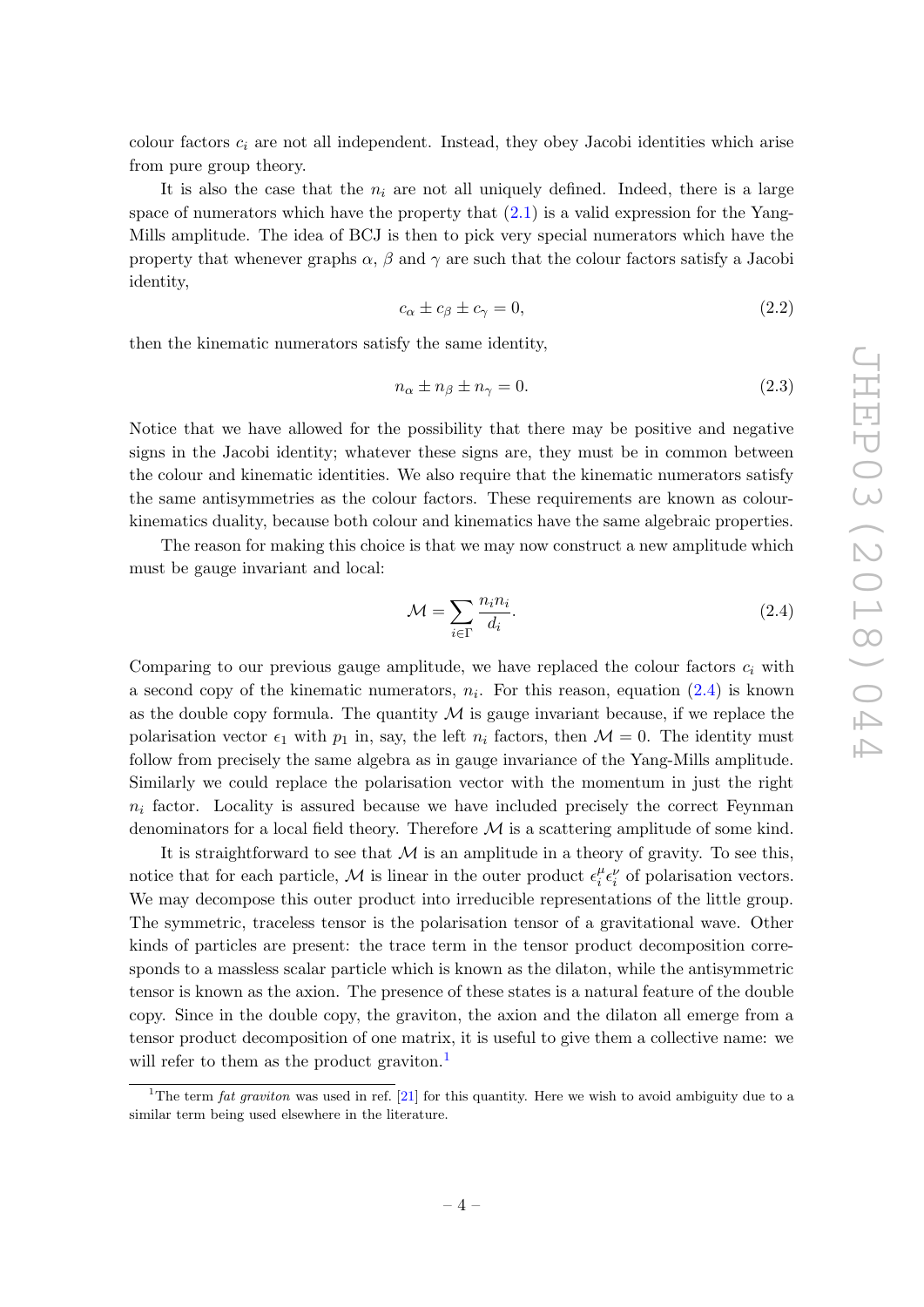More generally, we can allow for two different choices of  $n_i$  in the double copy, for example numerators of different gauge theories:

$$
\mathcal{M} = \sum_{i \in \Gamma} \frac{n_i \tilde{n}_i}{d_i}.
$$
\n(2.5)

In this way we can construct amplitudes corresponding to a variety of theories. There is an active programme of research aimed at determining what kinds of gravitational theories can be constructed from the double copy  $[40-48]$  $[40-48]$ . The construction of pure Einstein gravity as a double copy, due to Johansson and Ochirov [\[38\]](#page-24-1) is a particularly interesting case, and it is one which will play a central role in the present paper.

It is also worth emphasising that the double copy has an immediate extension to loop amplitudes [\[3\]](#page-22-2). This fact has led to a wealth of progress in our understanding of the structure of (super)gravity  $[49–62]$  $[49–62]$ , most recently including the integrand of the fiveloop, four-point amplitude in maximal supergravity in four dimensions [\[63\]](#page-25-3). This last achievement rested on a new general technique [\[64\]](#page-26-0) for constructing appropriate numerators which we anticipate will be very useful in the future. All-order evidence for the double copy has been obtained in special kinematic limits [\[65](#page-26-1)[–70\]](#page-26-2).

The double copy rests on colour-kinematics duality, which hints at the existence of a new kind of symmetry in gravity  $-$  a kinematic symmetry which controls the structure of the kinematic numerators. This kinematic algebra remains mostly mysterious, except in the context of the self-dual theory [\[71\]](#page-26-3) and the nonlinear sigma model [\[72\]](#page-26-4). But in spite of the slow progress in our understanding of the kinematic algebra, the double copy provides a new way of understanding the symmetry structure of supergravity as following from symmetries of Yang-Mills theory [\[73–](#page-26-5)[79\]](#page-26-6).

#### <span id="page-6-0"></span>2.2 Classical gravitational scattering

In this section, we review the work of Goldberger and Ridgway [\[22\]](#page-23-5), who computed the gravitational radiation emitted during the inelastic scattering of two JNW singularities using a method based on the double-copy. Thus, their computation began in the context of gauge theory. Specifically, they considered classical, coloured point particles with positions  $x_i(\tau)$  and colours  $c_i^a(\tau)$  and masses  $m_i$  interacting through a gauge field  $A^a_\mu$ . If we denote the coupling by g and let  $F_{\mu\nu}$  be the gauge field strength tensor, the classical equations defining the system are

<span id="page-6-1"></span>
$$
D^{\mu}F^{a}_{\mu\nu} = g \sum_{i} \int d\tau c_i^a(\tau) \frac{dx_i^{\nu}(\tau)}{d\tau} \delta^{(d)}(x - x_i(\tau)), \qquad (2.6a)
$$

$$
m_i \frac{d^2 x_i^{\mu}(\tau)}{d\tau^2} = g F^{a\mu\nu} c_i^a(\tau) \frac{dx_{i\nu}(\tau)}{d\tau},
$$
\n(2.6b)

$$
\frac{dc_i^a(\tau)}{d\tau} = gf^{abc} \frac{dx_i^{\mu}}{d\tau} A_{\mu}^b(x_i(\tau)) c_i^c(\tau). \tag{2.6c}
$$

When the scattering angle is small, one can solve these equations order-by-order in perturbation theory. At zeroth order, the particles move on straight-line trajectories, with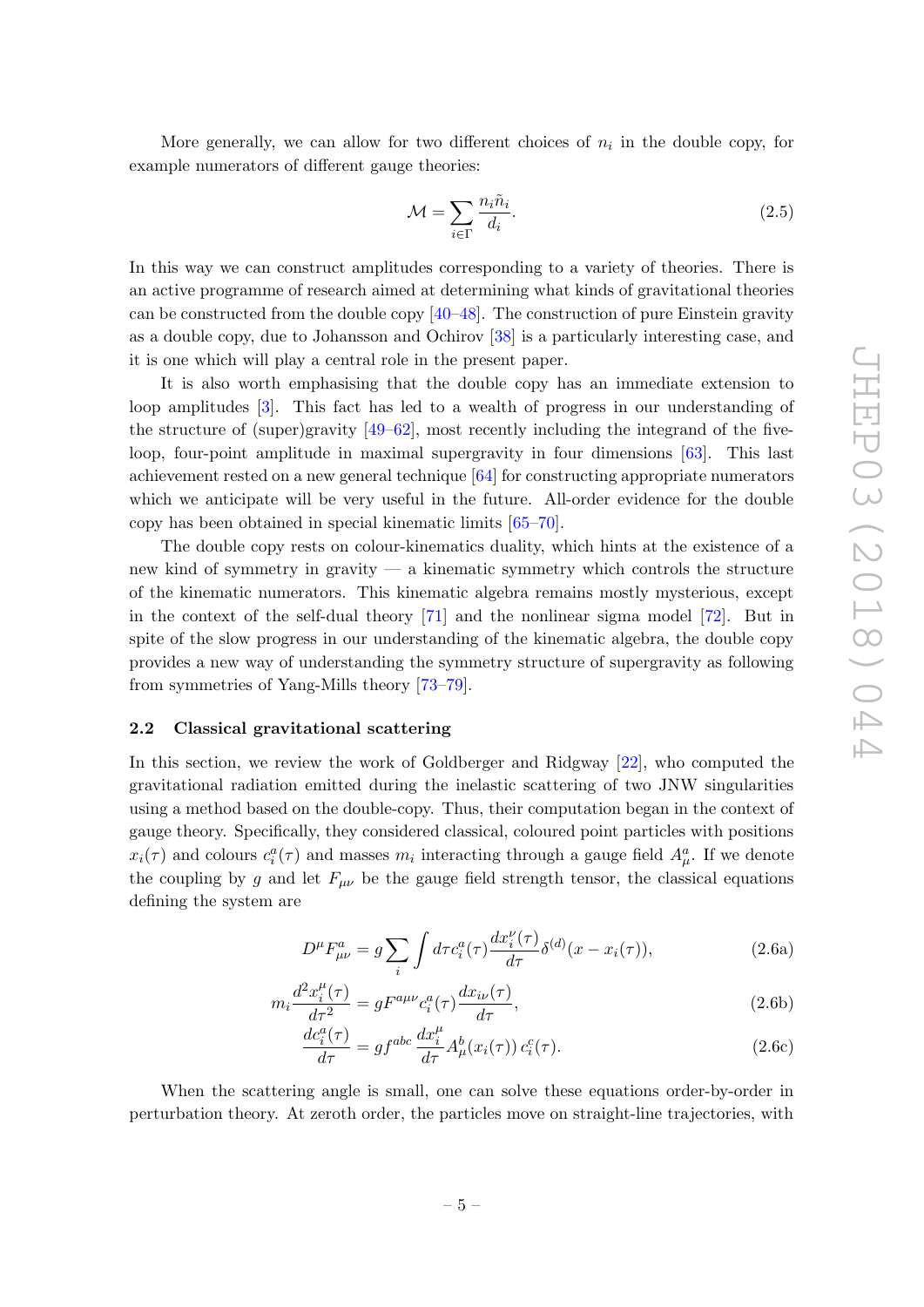constant velocity  $v_i^{\mu}$  $i^{\mu}$  and constant colour:

$$
x_i^{\mu}(\tau) \simeq b_i^{\mu} + v_i^{\mu} \tau,
$$
\n(2.7)

$$
c_i^a(\tau) \simeq c_i^{(0)a}.\tag{2.8}
$$

Interactions correct these expressions, leading to perturbative expansions of the positions, the colours, and indeed of the field. We will indicate terms arising at the nth order of perturbation theory with a superscript in brackets:

$$
x_i^{\mu}(\tau) = x_i^{(0)\mu}(\tau) + x_i^{(1)\mu}(\tau) + \cdots,
$$
\n(2.9)

$$
c_i^a(\tau) = c_i^{(0)a} + c_i^{(1)a}(\tau) + \cdots, \qquad (2.10)
$$

$$
A_{\mu}^{a}(x) = A_{\mu}^{(0)a}(x) + A_{\mu}^{(1)a}(x) + \cdots
$$
 (2.11)

With this setup, it is a mechanical task to perturbatively solve the equations of motion to any desired accuracy. We are interested in radiation emitted during a collision, which requires us to compute  $A_{\mu}^{(1)a}(x)$ . The result is

$$
k^{2} A^{(1)a\mu}(k) = g^{3} \int d\tau q_{1} d\tau q_{2} \delta(k - q_{1} - q_{2}) \delta(q_{1} \cdot v_{1}) e^{iq_{1} \cdot b_{1}} \delta(q_{2} \cdot v_{2}) e^{iq_{2} \cdot b_{2}}
$$
  

$$
\times \left\{ \frac{c_{1}^{(0)a} c_{1}^{(0)} \cdot c_{2}^{(0)}}{m_{1}} \left[ -v_{1} \cdot v_{2} \left( q_{2}^{\mu} - \frac{k \cdot q_{2}}{k \cdot v_{1}} v_{1}^{\mu} \right) + k \cdot v_{1} v_{2}^{\mu} - k \cdot v_{2} v_{1}^{\mu} \right] + \frac{i f^{abc} c_{1}^{b} c_{2}^{c}}{q_{1}^{2} q_{2}^{2}} \left[ 2k \cdot v_{2} v_{1}^{\mu} - v_{1} \cdot v_{2} q_{1}^{\mu} + v_{1} \cdot v_{2} \frac{q_{1}^{2}}{k \cdot v_{1}} v_{1}^{\mu} \right] + (1 \leftrightarrow 2) \right\}.
$$
 (2.12)

Of course, our main focus is not gauge radiation but rather the gravitational radiation obtained via the double copy. Goldberger and Ridgway implemented the double copy as a set of replacement rules:

<span id="page-7-1"></span><span id="page-7-0"></span>
$$
c_i^{(0)a} \to m_i v_i^{\mu},\tag{2.13}
$$

$$
if^{abc} \to \frac{1}{2} \Gamma^{\mu\nu\rho}(q_1, q_2, q_3). \tag{2.14}
$$

In the latter replacement, the quantity  $\Gamma$  is proportional to the Yang-Mills three point amplitude, while the three momenta  $q_1$ ,  $q_2$  and  $q_3$  are momenta associated with the lines with colours  $a, b$  and  $c$ . Specialising to the two particle case, the result is a perturbative "product" graviton given by

$$
k^{2}H^{(1)\mu\nu}(k) = -\frac{m_{1}m_{2}}{8m_{\text{pl}}^{3(d-2)/2}} \int d\tau q_{1}d\tau q_{2}\delta(k-q_{1}-q_{2})\delta(q_{1}\cdot v_{1})e^{iq_{1}\cdot b_{1}}\delta(q_{2}\cdot v_{2})e^{iq_{2}\cdot b_{2}}
$$

$$
\left[\frac{v_{1}\cdot v_{2}}{q_{2}^{2}k\cdot v_{1}}v_{1}^{\nu}\left\{v_{1}\cdot v_{2}\left(\frac{1}{2}(q_{2}-q_{1})^{\mu}-\frac{k\cdot q_{2}}{k\cdot v_{1}}v_{1}^{\mu}\right)+k\cdot v_{2}\cdot v_{1}^{\mu}-k\cdot v_{1}\cdot v_{2}^{\mu}\right\}\right] +\frac{2k\cdot v_{2}\cdot v_{1}^{\nu}-2k\cdot v_{1}\cdot v_{2}^{\nu}+v_{1}\cdot v_{2}(q_{2}-q_{1})^{\nu}}{2q_{1}^{2}q_{2}^{2}}\left(2k\cdot v_{2}\cdot v_{1}^{\mu}-v_{1}\cdot v_{2}\cdot q_{1}^{\mu}+\frac{v_{1}\cdot v_{2}\cdot q_{1}^{2}}{k\cdot v_{1}}v_{1}^{\mu}\right) + (1 \leftrightarrow 2)\right].
$$
\n(2.15)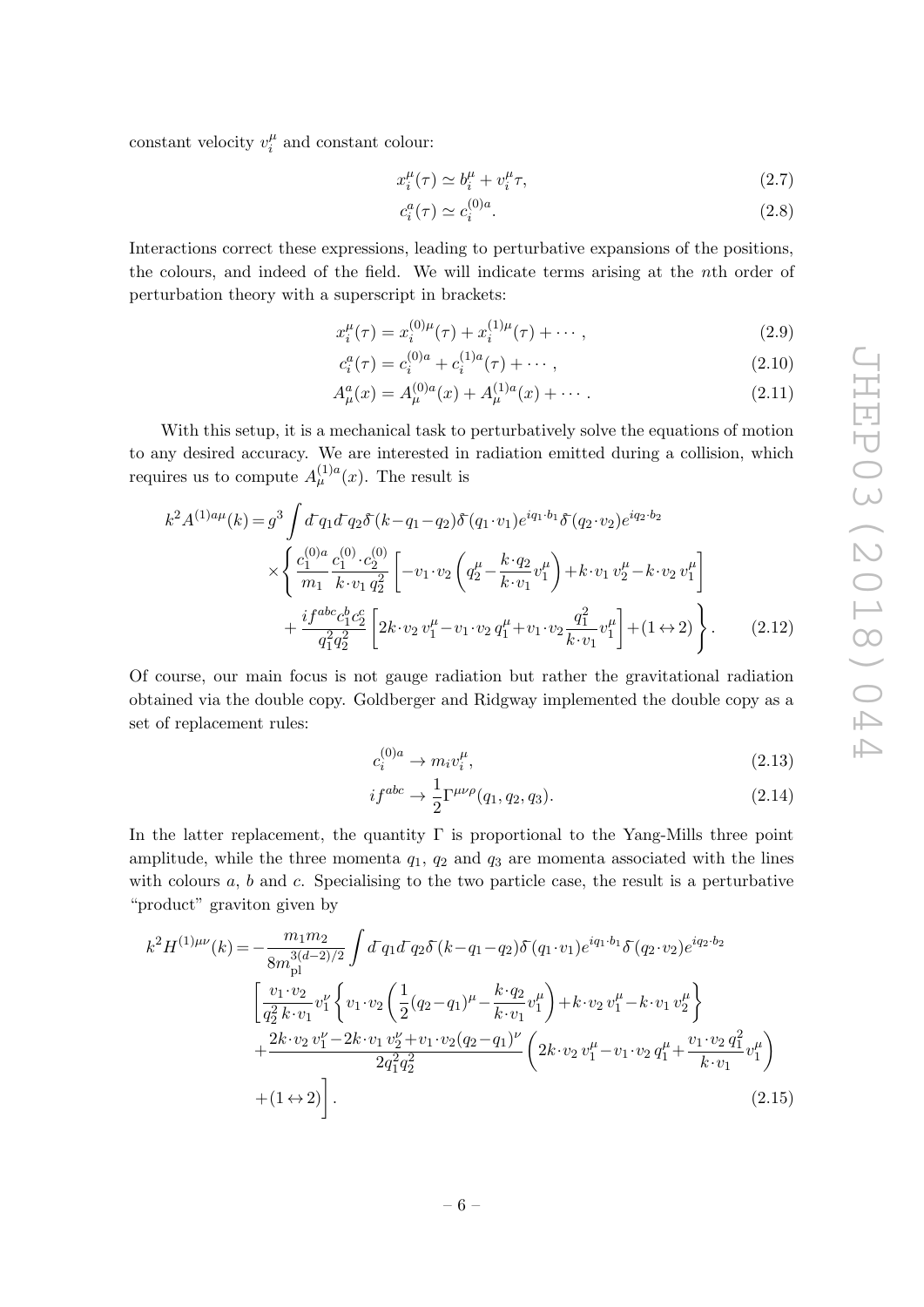It was demonstrated in reference [\[23\]](#page-23-6), by direct calculation, that this product graviton encodes the gravitational radiation emitted in the scattering of two JNW singularities.

For our purposes, it is helpful to exploit the symmetry in particles 1 and 2 to slightly rewrite  $H^{(1)\mu\nu}(k)$  in a manner which makes gauge invariance more manifest. To that end, we introduce the vectors

<span id="page-8-1"></span>
$$
P_{12}^{\mu} \equiv k \cdot v_1 \ v_2^{\mu} - k \cdot v_2 \ v_1^{\mu}, \tag{2.16a}
$$

<span id="page-8-2"></span>
$$
Q_{12}^{\mu} \equiv (q_1 - q_2)^{\mu} - \frac{q_1^2}{k \cdot v_1} v_1^{\mu} + \frac{q_2^2}{k \cdot v_2} v_2^{\mu}, \qquad (2.16b)
$$

which are gauge invariant in the sense that  $P_{12} \cdot k = 0 = Q_{12} \cdot k$ . The product graviton can be written as

$$
k^{2}H^{(1)\mu\nu}(k) = -\frac{m_{1}m_{2}}{8m_{\text{pl}}^{3(d-2)/2}} \int d\tau q_{1}d\tau q_{2} \delta(k-q_{1}-q_{2})\delta(q_{1}\cdot v_{1})e^{iq_{1}\cdot b_{1}}\delta(q_{2}\cdot v_{2})e^{iq_{2}\cdot b_{2}} \times \left[\frac{P_{12}^{\mu}P_{12}^{\nu}}{q_{1}^{2}q_{2}^{2}} + \frac{v_{1}\cdot v_{2}}{2q_{1}^{2}q_{2}^{2}}\left(Q_{12}^{\mu}P_{12}^{\nu} + Q_{12}^{\nu}P_{12}^{\mu}\right) + \frac{(v_{1}\cdot v_{2})^{2}}{4}\left(\frac{Q_{12}^{\mu}Q_{12}^{\nu}}{q_{1}^{2}q_{2}^{2}} - \frac{P_{12}^{\mu}P_{12}^{\nu}}{(k\cdot v_{1})^{2}(k\cdot v_{2})^{2}}\right)\right].
$$
\n(2.17)

A number of questions arise from this calculation, such as:

- 1. Are the double-copy replacement rules in equations [\(2.13\)](#page-7-0) the same as the BCJ rules, or a replacement for them? What about colour-kinematics duality?
- 2. Can we find a straightforward mechanism for removing the dilaton pollution in the calculation?

To address these questions, we find it convenient to reformulate the black hole scattering calculation as a scattering amplitude.

#### <span id="page-8-0"></span>3 Charged scalar amplitudes

Our aim is to recast the emission of gravitational radiation from a pair of scattering particles, in terms of a scattering amplitude calculation. Amplitudes have the advantage that the application of the double copy is well-established, as is the possibility of removing unwanted dilaton contributions. To this end, we must first decide what scattering amplitude to calculate. We will begin in Yang-Mills theory, given that we wish to obtain the gravity result using the double copy. The simplest possible candidate is then a five-point amplitude, corresponding to the incoming / outgoing particles, plus an additional gluon, as shown in figure [1.](#page-9-1) The scattering particles themselves, however, need not be gluons. Ultimately, our gravity calculation will describe the scattering of astrophysical objects (e.g. black holes) of arbitrary spin. Thus, we must add additional matter to our pure Yang-Mills theory, whose spin is directly related to the spin of the objects whose scattering we wish to study. Given that our main motivation is to illustrate the double copy and removal of the dilaton, we will restrict ourselves to scalar scattering particles in what follows.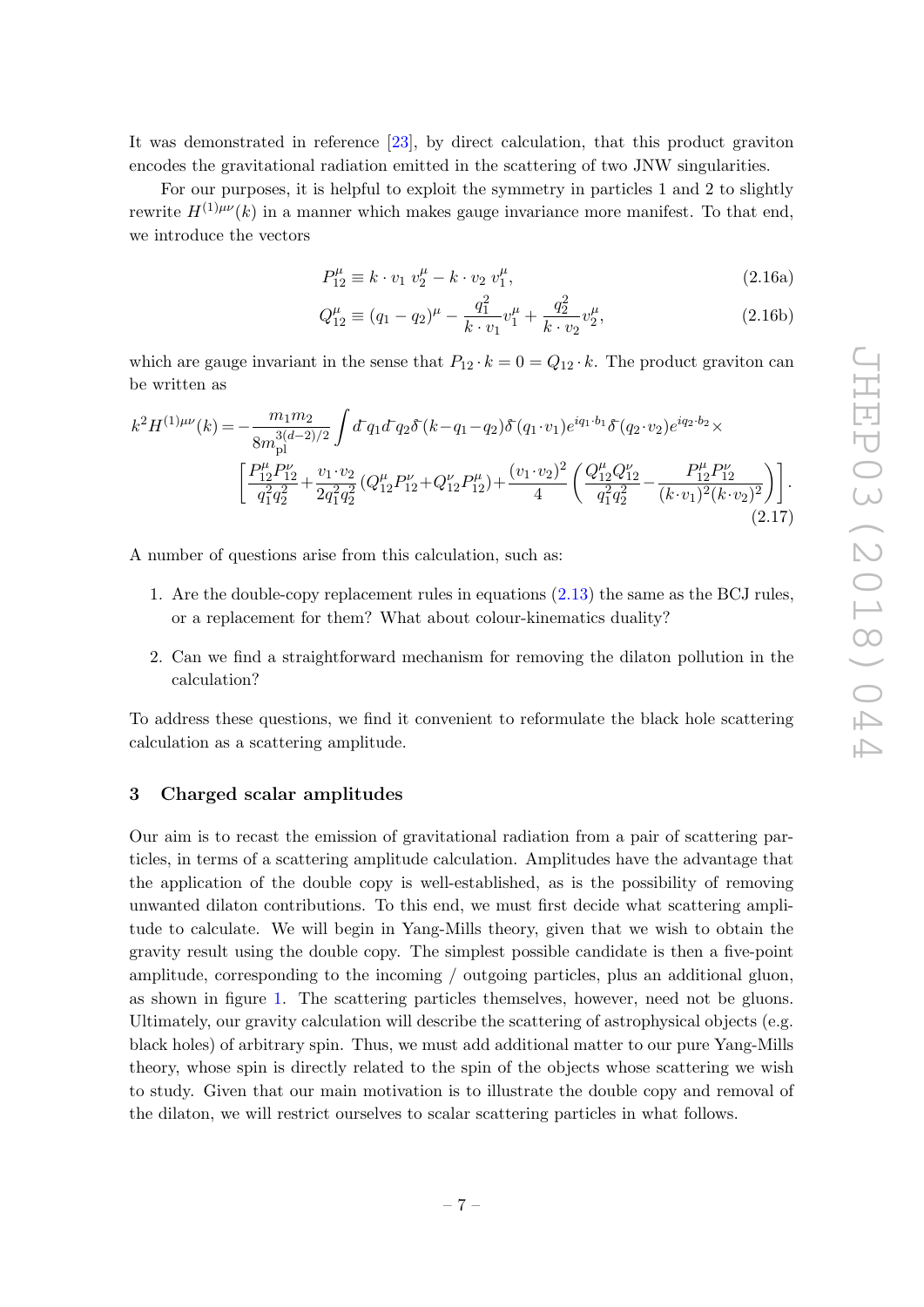

<span id="page-9-1"></span>Figure 1. Two particle scattering with the production of radiation. This is the basic structure of diagrams we will be interested in. Note that time is on the vertical axis.

The masses of our two incoming particles need not be the same, so we will consider a gauge field  $A^a_\mu$  coupled to two different massive scalars  $\Phi_i$  transforming in representations  $R_i$  of the gauge group. The Lagrangian is simply

$$
\mathcal{L} = -\frac{1}{2} \operatorname{tr} F^{\mu\nu} F_{\mu\nu} + \sum_{i} \left[ (D_{\mu} \Phi_{i})^{\dagger} (D^{\mu} \Phi_{i}) - m_{i}^{2} |\Phi|^{2} \right]. \tag{3.1}
$$

A discussion of how the double copy works in this kind of situation can be found in [\[38,](#page-24-1) [39\]](#page-24-3). The double copy of our five point gauge amplitude will be an amplitude in a theory con-taining gravity, a dilaton, an axion, and the scalar fields.<sup>[2](#page-9-2)</sup>

The goal is to reproduce a lowest order calculation in classical field theory. Since we aim for a classical result, you might think that it is obvious that we should only compute tree diagrams: after all, it is standard lore that loops are quantum corrections! However, this is not quite accurate. We will indeed compute a tree diagram, but the justification is that we wish for a *lowest* order result in classical field theory. Loops are relevant for higher orders in the classical limit when massive particles are present [\[80\]](#page-26-7).

#### <span id="page-9-0"></span>3.1 The scattering amplitude

We have argued that the calculation of interest should be a tree five-point amplitude. This is a very straightforward calculation using Feynman diagrams. There are a total of seven Feynman diagrams, two of which involve four point vertices. Thus there are five cubic diagrams, shown in figure [2,](#page-10-0) whose corresponding colour factors are

$$
c_A = (T_1^a \cdot T_1^b) T_2^b, \tag{3.2a}
$$

$$
c_B = (T_1^b \cdot T_1^a) T_2^b, \tag{3.2b}
$$

$$
c_C = f^{abc} T_1^b T_2^c,\tag{3.2c}
$$

$$
c_D = T_1^b (T_2^a \cdot T_2^b), \tag{3.2d}
$$

$$
c_E = T_1^b (T_2^b \cdot T_2^a). \tag{3.2e}
$$

<span id="page-9-2"></span><sup>&</sup>lt;sup>2</sup>If any of the representations  $R_i$ , say  $R_1$  were to be the adjoint, it may be appropriate to include vector states in the double copy built up from one gauge field times one  $\Phi_1$ . However in this case we may choose the representations at will and avoid these unwanted states. We thank Radu Roiban for discussions on this point.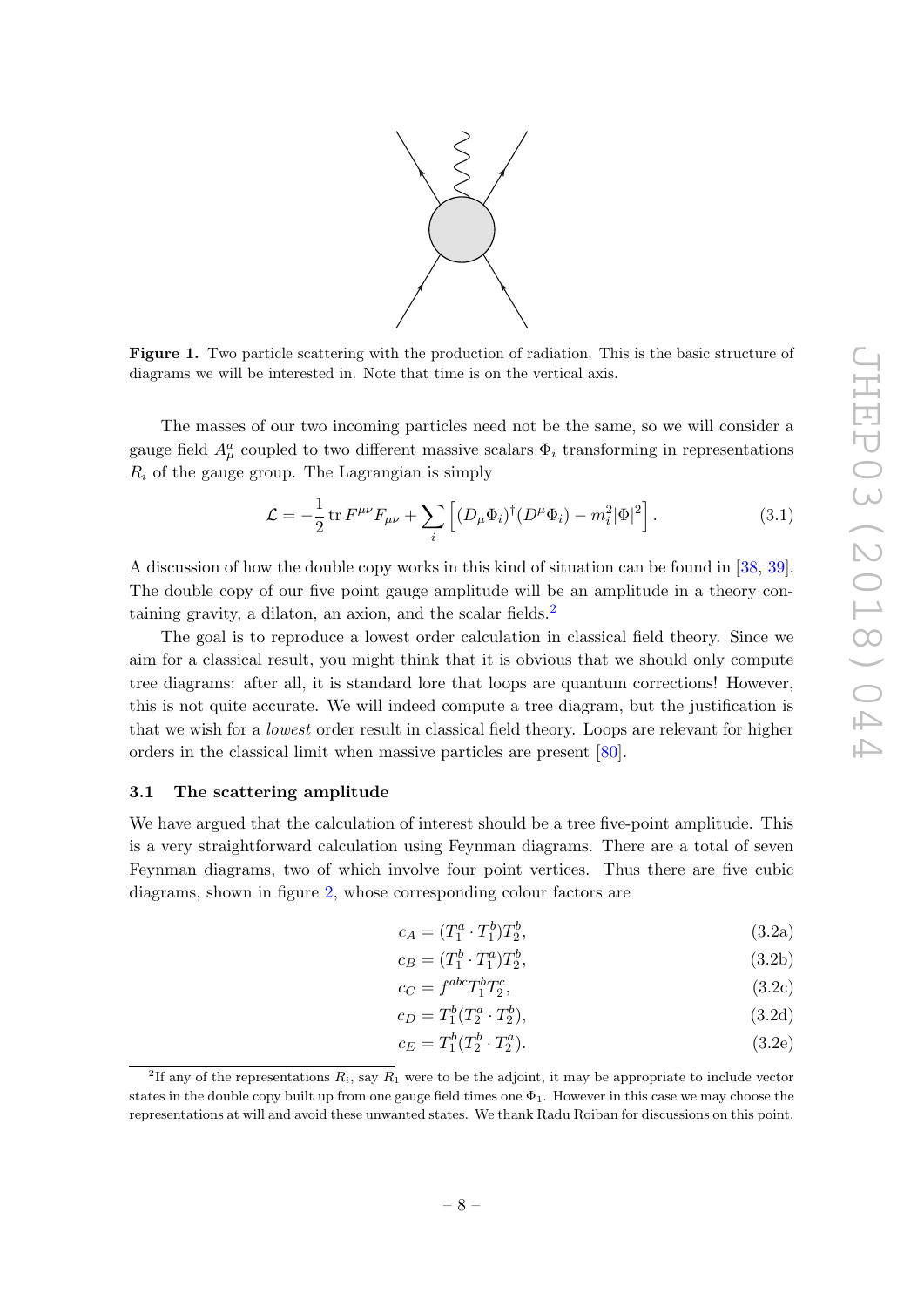<span id="page-10-0"></span>

Figure 2. The five cubic diagrams for inelastic scalar scattering with gluon production in gauge theory, where time runs vertically.

The notation  $T_1^a \cdot T_1^b$  indicates a matrix contraction of the group generators in representation R<sub>1</sub>; c<sub>A</sub> is an element of the tensor product space  $R_1 \otimes R_2$ .

The total amplitude may then be written as

<span id="page-10-2"></span>
$$
\mathcal{A} = \frac{n_A c_A}{d_A} + \frac{n_B c_B}{d_B} + \frac{n_C c_C}{d_C} + \frac{n_D c_D}{d_D} + \frac{n_E c_E}{d_E},\tag{3.3}
$$

where the kinematic numerators  $n_i$  and the propagators  $d_i$  can be obtained by computing the seven Feynman diagrams, and assigning terms from the four point vertices to cubic diagrams according to their colour factors. Working in Feynman gauge,<sup>[3](#page-10-1)</sup> the explicit results for the numerators are:

$$
n_A = (2p_1 + q_2) \cdot (2p_2 - q_2) \epsilon \cdot (2p_1 + 2q_2) - (2p_1 \cdot q_2 + q_2^2) \epsilon \cdot (2p_2 - q_2),
$$
 (3.4a)

$$
n_B = (2p_1 - k - q_1) \cdot (2p_2 - q_2) \cdot 2\epsilon \cdot p_1 + 2p_1 \cdot k \cdot (2p_2 - q_2),
$$
\n(3.4b)

$$
n_C = (2p_1 - q_1)^{\mu} (2p_2 - q_2)^{\rho} [(k+q_2)_{\mu} \eta_{\nu\rho} + (q_1 - q_2)_{\nu} \eta_{\rho\mu} - (k+q_1)_{\rho} \eta_{\mu\nu}] \epsilon^{\nu}, \qquad (3.4c)
$$

$$
n_D = (2p_1 - q_1) \cdot (2p_2 + q_1) \epsilon \cdot (2p_2 + 2q_1) - (2p_2 \cdot q_1 + q_1^2) \epsilon \cdot (2p_1 - q_1),
$$
\n(3.4d)

$$
n_E = (2p_1 - q_1) \cdot (2p_2 - k - q_2) \cdot 2\epsilon \cdot p_2 + 2p_2 \cdot k \cdot (2p_1 - q_1). \tag{3.4e}
$$

Notice that the symmetry of the situation requires that  $n_D$  is simply equal to  $n_A$  with particles 1 and 2 interchanged; similarly  $n_E$  can be obtained from  $n_B$ .

The propagators are straightforward to compute, yielding

<span id="page-10-3"></span>
$$
d_A = (2p_1 \cdot q_2 + q_2^2) q_2^2, \tag{3.5a}
$$

$$
d_B = -2p_1 \cdot k \, q_2^2,\tag{3.5b}
$$

$$
d_C = q_1^2 q_2^2,\tag{3.5c}
$$

$$
d_D = (2p_2 \cdot q_1 + q_1^2) q_1^2, \tag{3.5d}
$$

$$
d_E = -2p_2 \cdot k \, q_1^2. \tag{3.5e}
$$

<span id="page-10-1"></span> $3<sup>3</sup>$ As they will not be relevant for our discussion, we omit factors of i and couplings in our Feynman rules.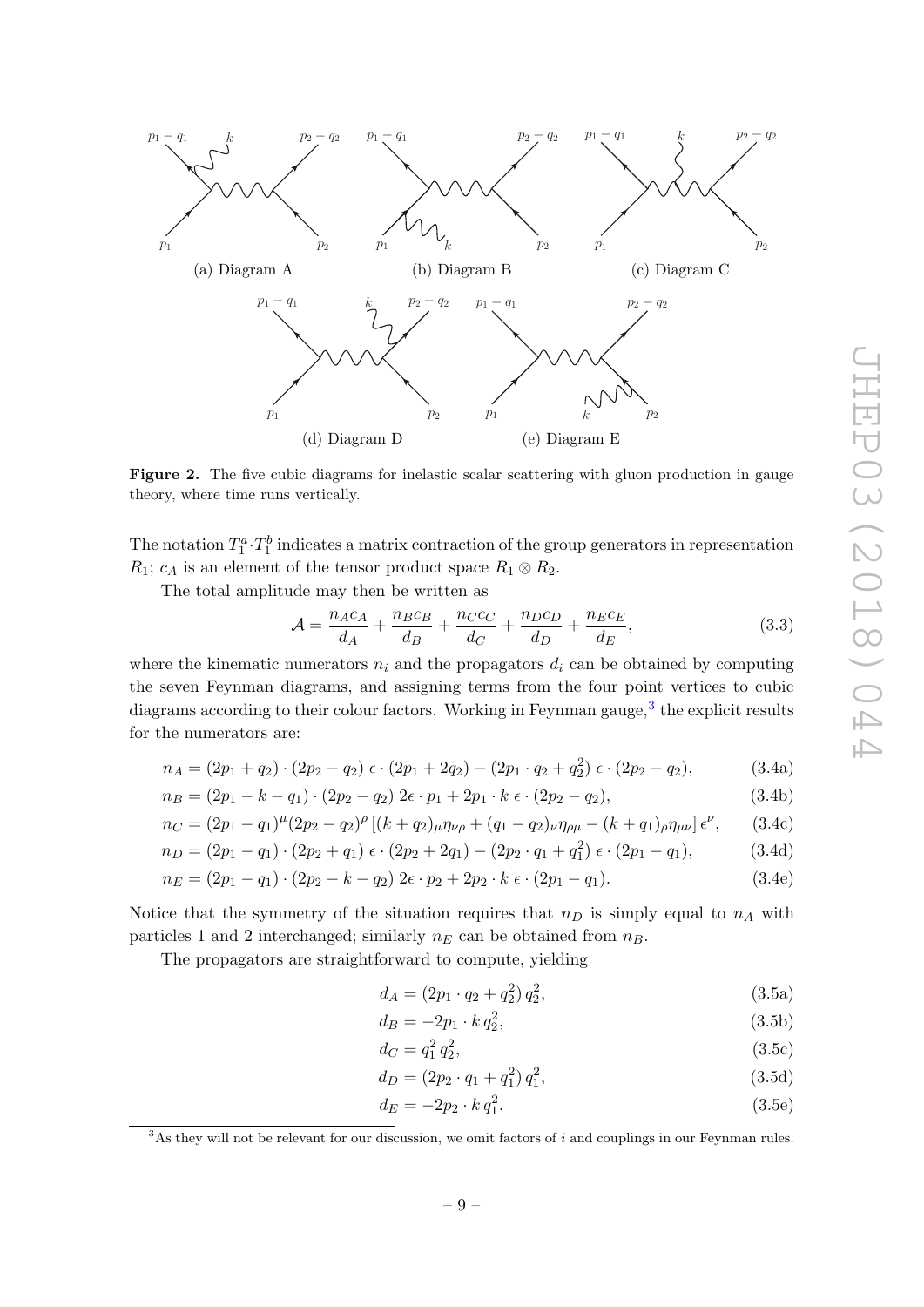Once again, symmetry relates  $d_A$  to  $d_D$  and  $d_B$  to  $d_E$ . From now on, we will exploit this symmetry and omit the explicit expressions for diagrams D and E.

Before we construct the double copy, we must ensure that our numerators satisfy colour-kinematics duality; if they do not, we will need to modify them appropriately. In the case at hand, the colour factors satisfy precisely two identities:

$$
c_A - c_B = c_C; \quad c_D - c_E = c_C. \tag{3.6}
$$

Therefore, we can construct a new gauge invariant amplitude via the double copy

<span id="page-11-2"></span>
$$
\mathcal{M} = \frac{n_A n_A}{d_A} + \frac{n_B n_B}{d_B} + \frac{n_C n_C}{d_C} + \frac{n_D n_D}{d_D} + \frac{n_E n_E}{d_E},\tag{3.7}
$$

if the kinematic numerators satisfy

<span id="page-11-1"></span>
$$
n_A - n_B = -n_C; \quad n_E - n_D = -n_C. \tag{3.8}
$$

In fact, no modification is necessary for this five-point tree level case: the kinematic identities [\(3.8\)](#page-11-1) hold immediately in Feynman gauge, as a direct calculation using the list of numerators in equation  $(3.4)$  shows [\[39\]](#page-24-3). This favourable situation is not expected to hold in general (i.e. for higher point amplitudes).

In view of the success of the double copy, we now have an expression, equation  $(3.7)$ , for a scattering amplitude in a gravitational theory. The motivation to construct this amplitude was to compare it to classical gravitational scattering: let us now see whether we have been successful.

#### <span id="page-11-0"></span>3.2 Large mass expansion

In the previous section, we calculated an amplitude corresponding to the scattering of two scalar particles, accompanied by the emission of gravitational radiation. We would now like to compare this to the classical scattering results in the Goldberger-Ridgway approach of refs. [\[22,](#page-23-5) [23\]](#page-23-6), reviewed here in section [2.2,](#page-6-0) and it is not immediately clear how the two calculations are related. There are two issues to be considered. The first is what constitutes classical scattering. Generally accepted wisdom dictates that tree-level diagrams correspond to classical physics, and loop diagrams provide quantum corrections. However, there are subtleties in this argument, as discussed in detail in ref. [\[80\]](#page-26-7), whose conclusion is that loop integrals do indeed have a classical component. To see why, one may consider the Lagrangian of our theory with explicit factors of  $\hbar$  reinstated:

$$
\mathcal{L} = -\frac{1}{2} \operatorname{tr} F^{\mu \nu} F_{\mu \nu} + \left[ \sum_{i} (D_{\mu} \Phi_{i})^{\dagger} (D^{\mu} \Phi_{i}) - \frac{m_{i}^{2}}{\hbar^{2}} |\Phi|^{2} \right],
$$
(3.9)

where  $D_{\mu} = \partial_{\mu} + igA_{\mu}/\hbar$ . In any given amplitude, factors of  $\hbar$  will occur associated with the couplings and with the masses. Our amplitude is homogeneous in the couplings, but not in the masses, so to take the classical limit we should treat the mass  $m_i$  as large. This is the source of classical corrections from both tree and loop diagrams  $[80]$ <sup>[4](#page-11-3)</sup>. Here, we are

<span id="page-11-3"></span><sup>4</sup>Note that the fact that classical corrections can come from either tree or loop diagrams also follows from the need for infrared singularities to cancel between real and virtual graphs [\[81](#page-26-8)[–83\]](#page-26-9).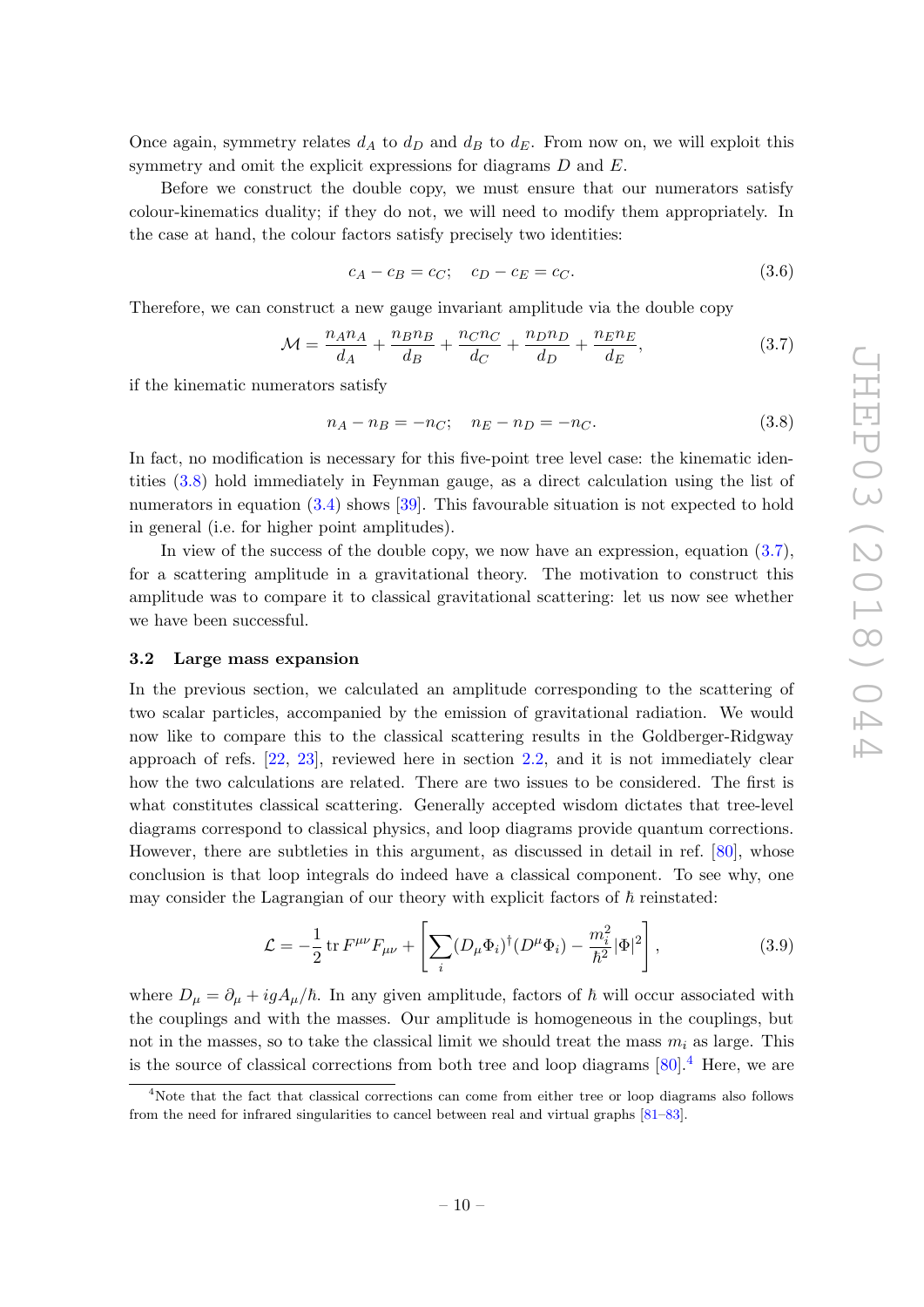requiring resolvable radiation in the final state, and studying the lowest order Feynman diagrams for this to occur. Thus, we do not need to add loop corrections to reproduce the results of section [2.2.](#page-6-0)

The second issue in relating the amplitude and equation of motion approaches is the fact that the latter approach includes an expansion in the deflections of the scattering particles. There are thus two separate expansion parameters in principle: the coupling constant g, and the momentum transfer between the scattering particles and the radiated graviton, which measures the degree of deflection. As argued in reference [\[22\]](#page-23-5), these expansions are correlated, in that the degree of deflection increases with each order of the coupling. In our amplitude calculation, we therefore need to identify the relevant expansion parameter that isolates this behaviour.

In fact, this idea already exists in the literature. In particular, refs. [\[84,](#page-27-0) [85\]](#page-27-1) concerned the classification of radiation in both gauge theory and gravity, up to and including "nextto-soft" terms in a systematic expansion in the radiated momentum. The authors developed a physical picture (based on the worldline formalism in quantum field theory [\[86–](#page-27-2)[88\]](#page-27-3)), in which the propagators for the scattering particles are replaced by quantum mechanical (first-quantised) path integrals. These path integrals can be calculated perturbatively, which corresponds to a sum over the scattering particle trajectories, and thus the possible deflections of the particles. Furthermore, the expansion of each path integral was achieved by rescaling particle momenta according to  $p^{\mu} \to \lambda p^{\mu}$ , before expanding in inverse power of  $\lambda$ . This is precisely the large mass expansion alluded to above.

To extract the large masses, we will express the momenta of the incoming particles in terms of proper velocities, so  $p_i^{\mu} = m_i v_i^{\mu}$  $i<sup>\mu</sup>$ . Then it is clear that the on-shell requirement for the incoming states translates to the statement that  $v_i^2 = 1$ . But we must also require that the outgoing states are on-shell, so

$$
(p_i - q_i)^2 = m_i^2 - 2m_i v_i \cdot q_i + q_i^2 = m_i^2 \tag{3.10}
$$

$$
\Rightarrow \quad 2m_i v_i \cdot q_i = q_i^2. \tag{3.11}
$$

This equality is necessary to keep our amplitude on shell, so it is important to respect it scrupulously while performing the large mass expansion. Thus we treat the quantity  $v_i \cdot q_i$ as of order  $1/m$ .

It will be useful to introduce some notation to keep track of various terms in the large mass expansion. The dominant terms in the list, equation  $(3.4)$ , of our numerators is of order  $m^3$ , and there are subleading corrections of order  $m^2$  and lower. We will indicate this by writing  $n_i = n_i^{(3)} + n_i^{(2)} + \cdots$ . The dominant terms in the numerators are

$$
n_A^{(3)} = 8m_1^2 m_2 v_1 \cdot v_2 \epsilon \cdot v_1,\tag{3.12a}
$$

$$
n_B^{(3)} = 8m_1^2 m_2 v_1 \cdot v_2 \epsilon \cdot v_1, \tag{3.12b}
$$

$$
n_C^{(3)} = 0.\t\t(3.12c)
$$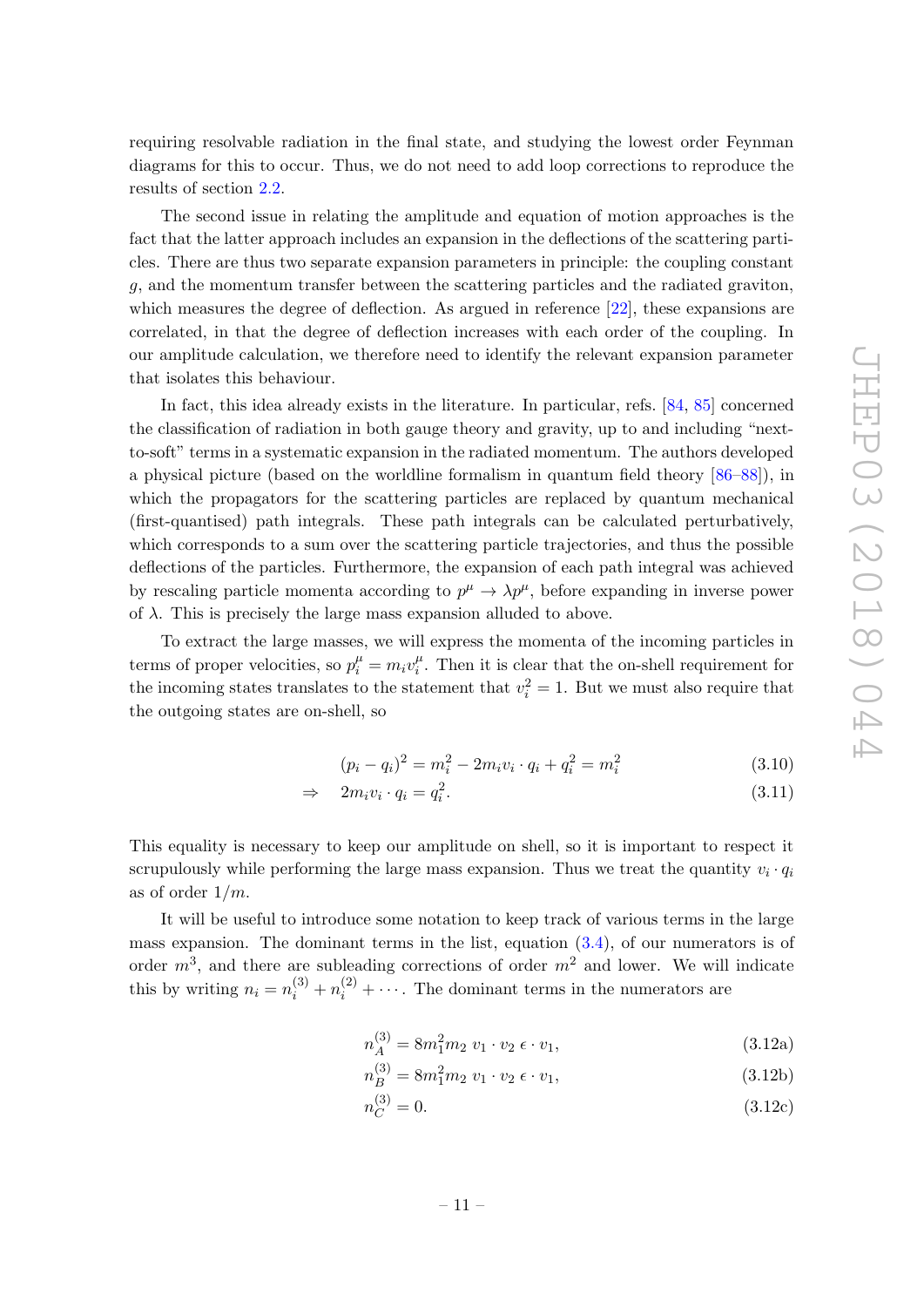We similarly expand the propagators  $d_i$  in powers of the masses. They become

$$
d_A = (2p_1 \cdot q_2 + q_2^2) q_2^2 = 2m_1 v_1 \cdot k q_2^2 + O(1/m), \qquad (3.13a)
$$

$$
d_B = -2p_1 \cdot k q_2^2 = -2m_1 v_1 \cdot k q_2^2, \tag{3.13b}
$$

$$
d_C = q_1^2 q_2^2. \tag{3.13c}
$$

We write these as  $d_i = d_i^{(1)} + d_i^{(0)} + \cdots$ .

At leading order in large masses, there is a considerable simplification. Since  $n_A^{(3)} = n_B^{(3)}$ B and  $n_D^{(3)} = n_E^{(3)}$  $t_E^{(3)}$  to this order, while  $d_A^{(1)} = -d_B^{(1)}$  $d_D^{(1)}$  and  $d_D^{(1)} = -d_E^{(1)}$  $E_E^{(1)}$ , it is easy to see that the dominant term in the gravitational amplitude vanishes. We need to go one order deeper in the large mass expansion to find anything interesting.

Straightforward Taylor expansions of the exact numerators in equation [\(3.4\)](#page-10-2) lead to the next order corrections

$$
n_A^{(2)} = 8m_1m_2 v_1 \cdot v_2 \epsilon \cdot q_2 - 4m_1m_2 v_1 \cdot q_2 \epsilon \cdot v_2 - 4m_1^2 \epsilon \cdot v_1 v_1 \cdot q_2, \tag{3.14a}
$$

$$
n_B^{(2)} = 4m_1m_2 (v_1 \cdot k \epsilon \cdot v_2 - \epsilon \cdot v_1 v_2 \cdot k - \epsilon \cdot v_1 v_2 \cdot q_1) - 4m_1^2 \epsilon \cdot v_1 v_1 \cdot q_2, \qquad (3.14b)
$$

$$
n_C^{(2)} = 8m_1m_2 (v_1 \cdot q_2 \epsilon \cdot v_2 + q_1 \cdot \epsilon v_1 \cdot v_2 - v_2 \cdot q_1 v_1 \cdot \epsilon).
$$
 (3.14c)

Meanwhile the corrections to the full propagators in equation  $(3.5)$  are

$$
d_A^{(0)} = q_2^2 - q_1^2,\t\t(3.15a)
$$

$$
d_B^{(0)} = 0,\t\t(3.15b)
$$

<span id="page-13-0"></span>
$$
d_C^{(0)} = d_C = q_1^2 q_2^2.
$$
\n(3.15c)

In terms of these quantities, the full gravitational amplitude is

$$
\mathcal{M}_{\rm cl} = -\frac{(n_A^{(3)})^2}{(d_A^{(1)})^2} d_A^{(0)} + 2 \frac{n_A^{(3)}(n_A^{(2)} - n_B^{(2)})}{d_A^{(1)}} + \frac{(n_C^{(2)})^2}{d_C^{(0)}} - \frac{(n_D^{(3)})^2}{(d_D^{(1)})^2} d_D^{(0)} + 2 \frac{n_D^{(3)}(n_D^{(2)} - n_E^{(2)})}{d_D^{(1)}}.
$$
(3.16)

Notice that each term has a net four powers of mass. We have also written  $\mathcal{M}_{\text{cl}}$  to indicate that this quantity is a classical limit of the tree amplitude. After some algebra, the amplitude can be expressed in terms of the gauge-invariant  $P$  and  $Q$  vectors defined in equation [\(2.16\)](#page-8-1). The result is

$$
\mathcal{M}_{\rm cl} = 16m_1^2 m_2^2 \epsilon_\mu \epsilon_\nu \left[ 4 \frac{P_{12}^\mu P_{12}^\nu}{q_1^2 q_2^2} + 2 \frac{v_1 \cdot v_2}{q_1^2 q_2^2} \left( Q_{12}^\mu P_{12}^\nu + Q_{12}^\nu P_{12}^\mu \right) + (v_1 \cdot v_2)^2 \left( \frac{Q_{12}^\mu Q_{12}^\nu}{q_1^2 q_2^2} - \frac{P_{12}^\mu P_{12}^\nu}{(k \cdot v_1)^2 (k \cdot v_2)^2} \right) \right].
$$
 (3.17)

It is instructive to compare this scattering amplitude against the expression, equation [\(2.17\)](#page-8-2), for the classical radiation emitted during scattering. Evidently these quantities are closely related: the classical result of equation  $(2.17)$  is an integral over the scattering amplitude in the large mass region, times certain factors.

To fully reconcile the classical calculation with the scattering amplitude in the large mass expansion, we need to bear in mind that, classically, the particles are associated with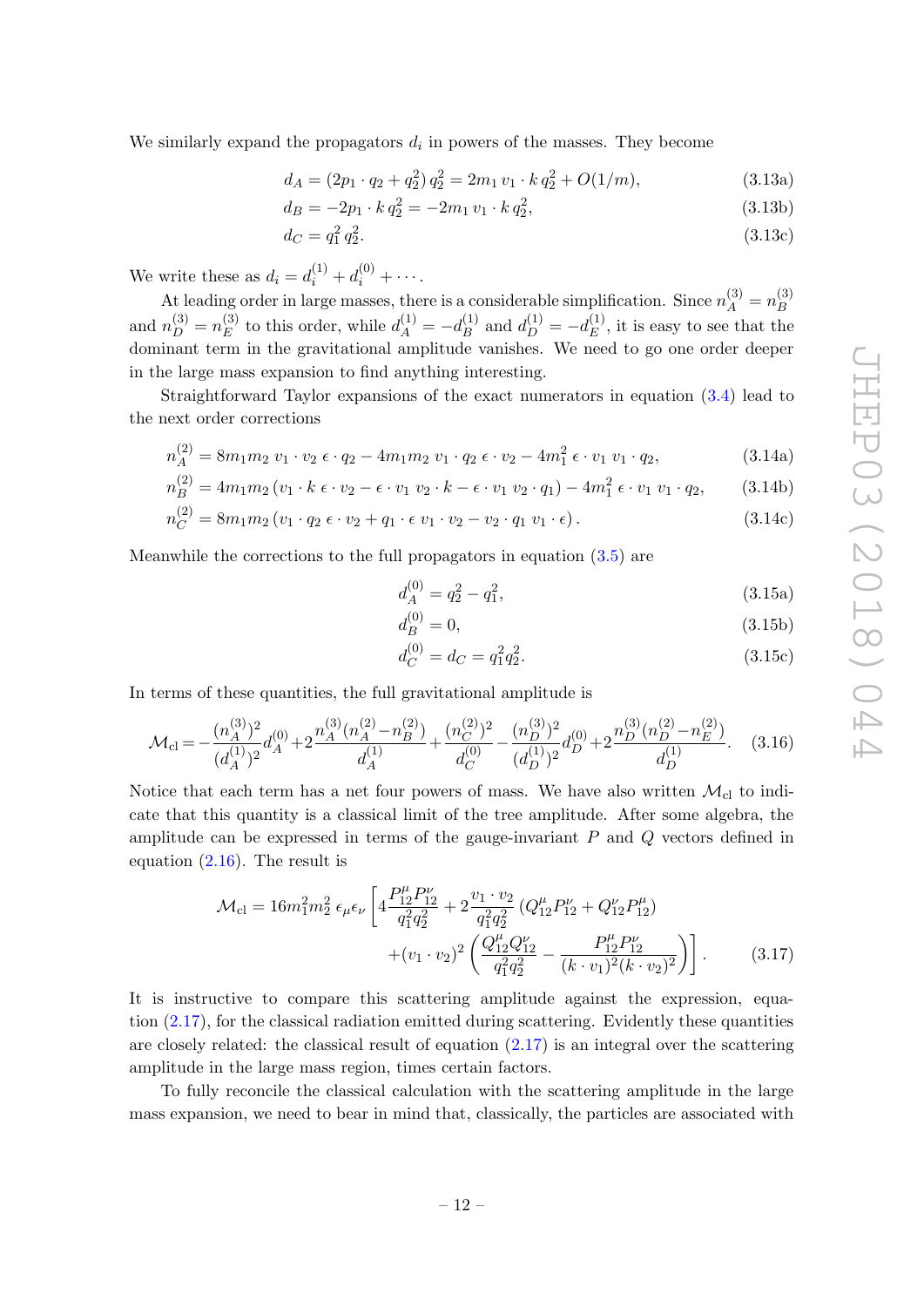<span id="page-14-2"></span>

Figure 3. The three point interaction involving the massive gauge particle.

given states in position-space. We can write these as superpositions of momentum-space states as follows:

$$
|\psi_i\rangle = \int d q_i \, \delta(v_i \cdot q_i) e^{iq_i \cdot (b_i - x)} |q_i\rangle,\tag{3.18}
$$

where  $|q_i\rangle$  is a momentum eigenstate of the scalar field  $\Phi_i$ . Working in the rest-frame of this particle, where  $v_i = (1, 0, 0, 0)$ , we can write the state as

$$
|\psi_i\rangle = \int \frac{d^3 q_i}{(2\pi)^3} e^{-i\underline{q_i} \cdot (\underline{b_i} - \underline{x})} |q_i\rangle,\tag{3.19}
$$

which can be recognised as simply the wavefunction of a particle localised at the threedimensional position  $\underline{x} = \underline{b_i}$ .

# <span id="page-14-0"></span>4 Removing the dilaton

The theory obtained via the double copy of pure Yang-Mills theory is gravity, coupled to a dilaton and an antisymmetric tensor, the axion. So far, we have been investigating a slightly different case: the double copy of Yang-Mills theory coupled to a massive scalar. In the double copy, we will therefore obtain gravity; a massless scalar dilaton; a massless axion; and a massive scalar particle. The graviton, dilaton and axion combine to make a single *product graviton*  $H_{\mu\nu}$ , and we must remove the scalar degrees of freedom in order to obtain pure General Relativity. Given that all of our solutions for  $H_{\mu\nu}$  will be manifestly symmetric in the indices  $\mu$  and  $\nu$ , the axion never appears in what follows. However, we must still construct a procedure for removing the dilaton. We begin by investigating how the dilaton couples to the massive scalar particles in the scattering process.

#### <span id="page-14-1"></span>4.1 Double copy and massive amplitudes

It is straightforward to construct three-point scattering amplitudes involving the massive particle. In the gauge theory, there is only the three point amplitude shown in figure [3,](#page-14-2) corresponding to a gauge field interacting with the scalar current.

The amplitude corresponding to this diagram is simply

$$
\mathcal{A} = 2 p_1 \cdot \epsilon T_1,\tag{4.1}
$$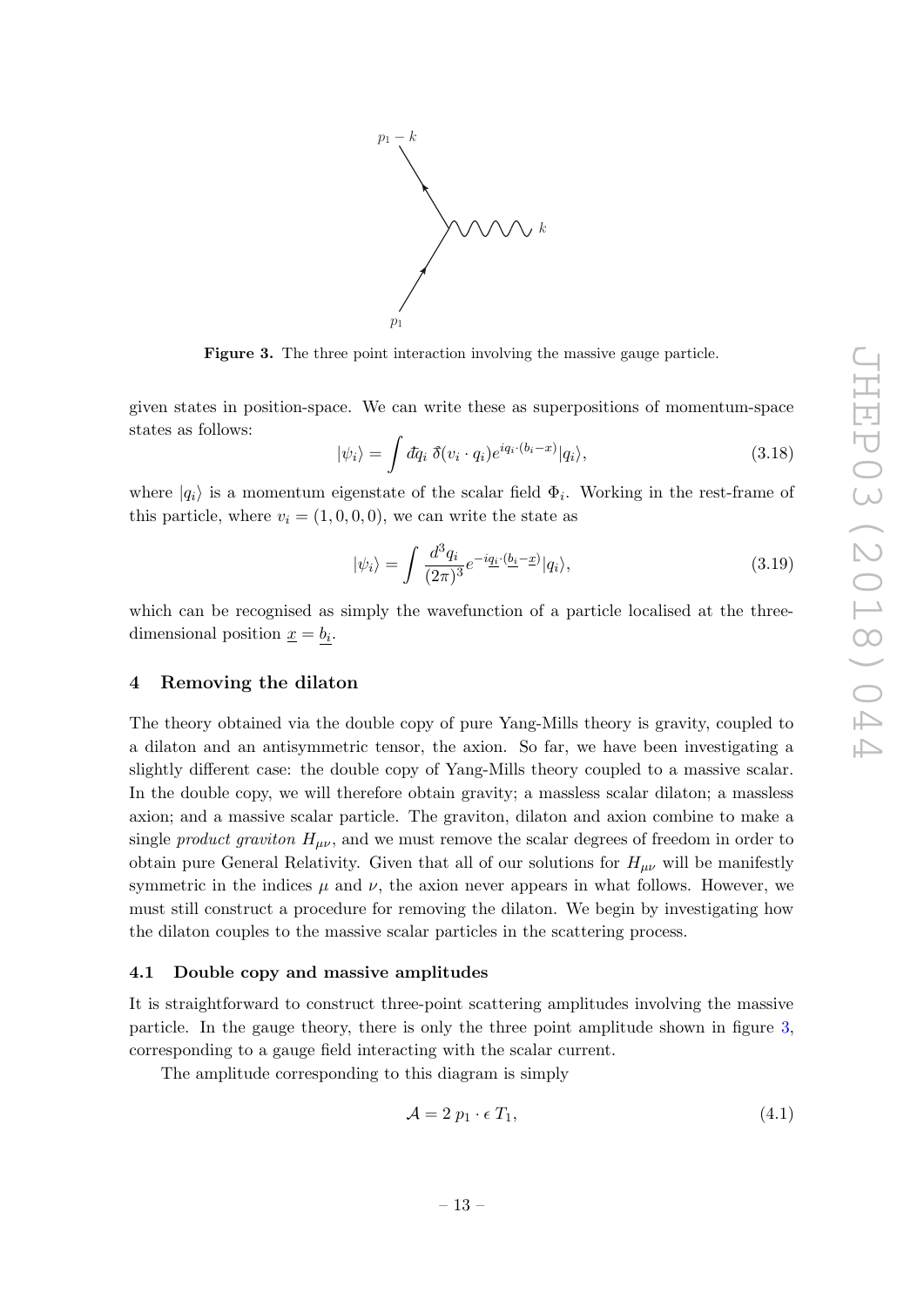where  $\epsilon$  is the polarisation vector associated with the vector particle. Notice that the requirement that all three external states are on-shell requires that  $p_1 \cdot k = 0$ .

Now we pass to the double-copied theory; we choose the polarisation vector in the second copy to be  $\tilde{\epsilon}$ . The amplitude is

$$
\mathcal{M} = 4 p_1 \cdot \epsilon p_1 \cdot \tilde{\epsilon}.\tag{4.2}
$$

To determine how the massive particle couples to the dilaton, axion and graviton, we decompose the outer product of polarisation vectors into irreducible representations of the little group associated with the massless momentum  $k$ ,

<span id="page-15-1"></span>
$$
\epsilon^{\mu}\tilde{\epsilon}^{\nu} = \underbrace{\frac{1}{2}\left(\epsilon^{\mu}\tilde{\epsilon}^{\nu} + \epsilon^{\nu}\tilde{\epsilon}^{\mu} - \frac{2}{d-2}\epsilon \cdot \tilde{\epsilon}\,\eta_{\rm lg}^{\mu\nu}\right)}_{\text{graviton}} + \underbrace{\frac{1}{2}\left(\epsilon^{\mu}\tilde{\epsilon}^{\nu} - \epsilon^{\nu}\tilde{\epsilon}^{\mu}\right)}_{\text{axion}} + \underbrace{\left(\frac{\epsilon \cdot \tilde{\epsilon}}{d-2}\eta_{\rm lg}^{\mu\nu}\right)}_{\text{dilaton}},\tag{4.3}
$$

where

$$
\eta_{\rm lg}^{\mu\nu} = \eta_{\mu\nu} - \frac{k_{\mu}q_{\nu} + k_{\nu}q_{\mu}}{k \cdot q},\tag{4.4}
$$

and q is a choice of gauge satisfying  $q \cdot q = 0$ . The symmetry of M under interchanging  $\epsilon$ and  $\tilde{\epsilon}$  projects the antisymmetric tensor, corresponding to the axion, out. Meanwhile, the graviton and dilaton components of M are

$$
\mathcal{M}_{\text{graviton}} = 4p_1^{\mu}p_1^{\nu}e_{\mu\nu},\tag{4.5}
$$

<span id="page-15-2"></span>
$$
\mathcal{M}_{\text{dilaton}} = \frac{4}{d-2}m_1^2,\tag{4.6}
$$

where  $e_{\mu\nu}$  is the traceless, symmetric polarisation tensor of the graviton.

A key point is that in the massive case  $m_1 \neq 0$ , there is a coupling between the massless dilaton and the massive scalar field. Correspondingly, a dilaton propagates in intermediate states in the five point amplitude we discussed previously in section [3.](#page-8-0) Classically, the massive particles interact through a massless scalar force in addition to the gravitational force. While this is a natural feature of the double copy, it is desirable to be able to turn off this coupling to the dilaton: indeed, any application of the double copy to physical black hole scattering requires some means of disentangling contributions from dilatons. So let us now face this issue: how can we simply remove the dilaton diagrams from the double copy process?

#### <span id="page-15-0"></span>4.2 Dilatons in diagrams

It is generally straightforward to identify the contributions of particular substates in scattering amplitudes by looking at their cuts or factorisation channels. In the present case, we already know how the dilaton appears in the five point amplitude. It is convenient to consider two categories of diagram involving the dilaton: those with external dilatons, for example the diagrams in figure [4,](#page-16-0) and those without any external dilatons. Examples of diagrams in this second class are shown in figure [5.](#page-16-1) Of course dilatons may be present as virtual states in both categories.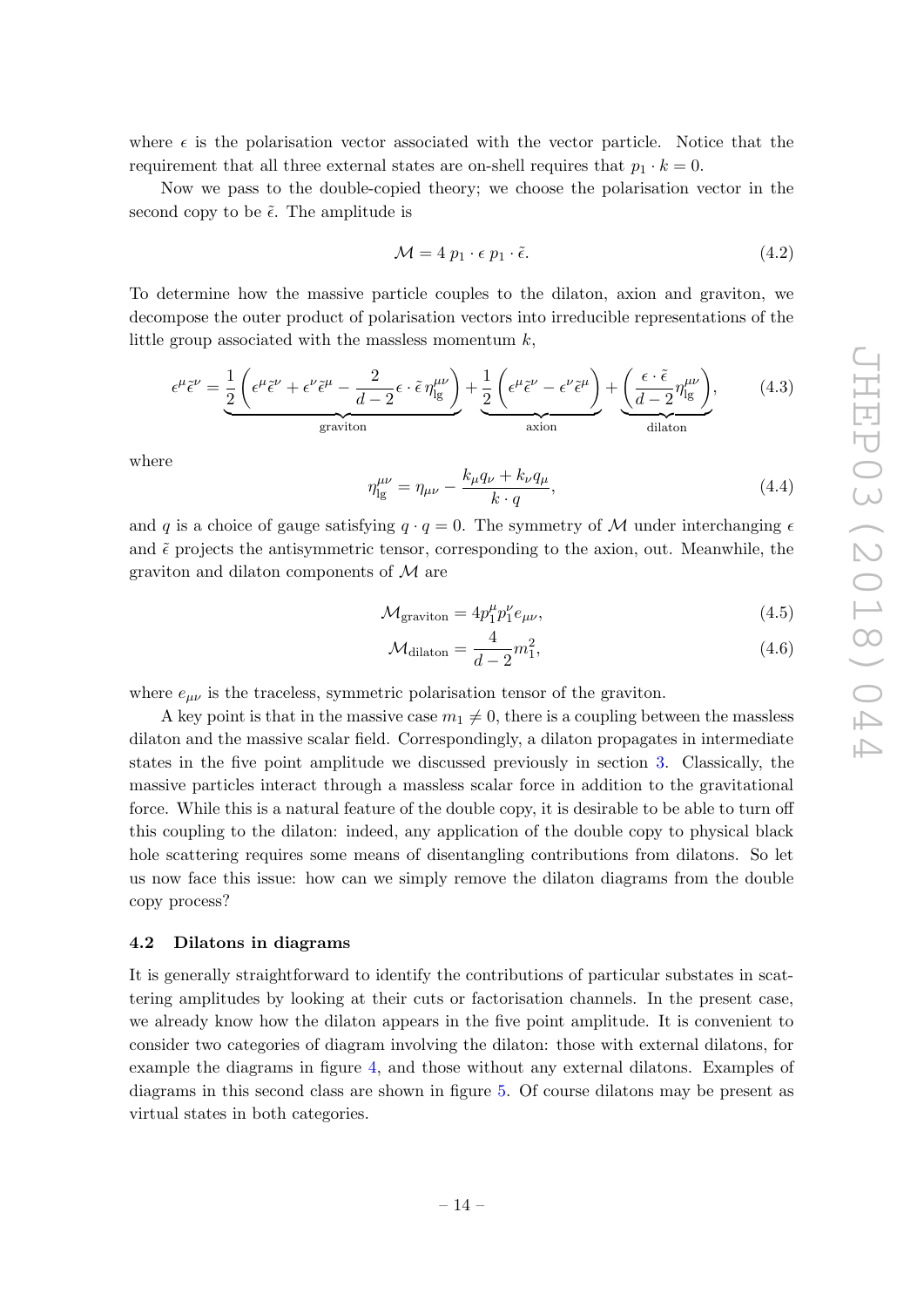<span id="page-16-0"></span>

<span id="page-16-1"></span>Figure 4. Diagrams with dilatons radiated into the final state. The dilaton is represented by the double dashed line, while the graviton is the double wavy line.



Figure 5. Types of diagram with only intermediate, virtual, dilaton states.

The first class of diagram, with dilatons in the final state, is trivial to deal with. We simply project our amplitude onto the traceless symmetric component by hand by replacing  $\epsilon^{\mu}\tilde{\epsilon}^{\nu} \to e^{\mu\nu}$ . In doing so, we have thrown away the dilaton polarisation tensor which is the trace term present in the tensor decomposition of the outer product of polarisation vectors, equation [\(4.3\)](#page-15-1). This replacement explicitly forces the external state to be a graviton, rather than a dilaton — thus removing all diagrams in our first category. But this procedure does not remove the diagrams in our second category, in which virtual dilatons may be present.

A few methods for removing virtual dilatons suggest themselves. The first method, advocated in [\[21\]](#page-23-4), is to insert a projector onto graviton states at vertices in which the massive scalar line may interact with a dilaton. A second, related, option is to insert a projector on the intermediate lines. But there is also a third option which is very simple to implement. We observe that the dilaton is a scalar particle propagating in the double copy. It is possible to remove such scalar particles by introducing a ghost: another scalar particle in the double copy, but where the double copy is defined by introducing a negative sign any time this particle appears. This method has been used in the context of the double copy by Johansson and Ochirov [\[38\]](#page-24-1) to obtain pure gravity as a double copy.

We will therefore introduce a new massless scalar state in our gauge theory. We can constrain how the new scalar behaves by requiring that it removes the coupling between our massive scalar and the dilaton in the double copy. In particular, the ghost must remove the diagrams in figure [5.](#page-16-1) We will therefore assume that the ghost couples to two massive scalars, and that the ghost is charged under the gauge symmetry, transforming in the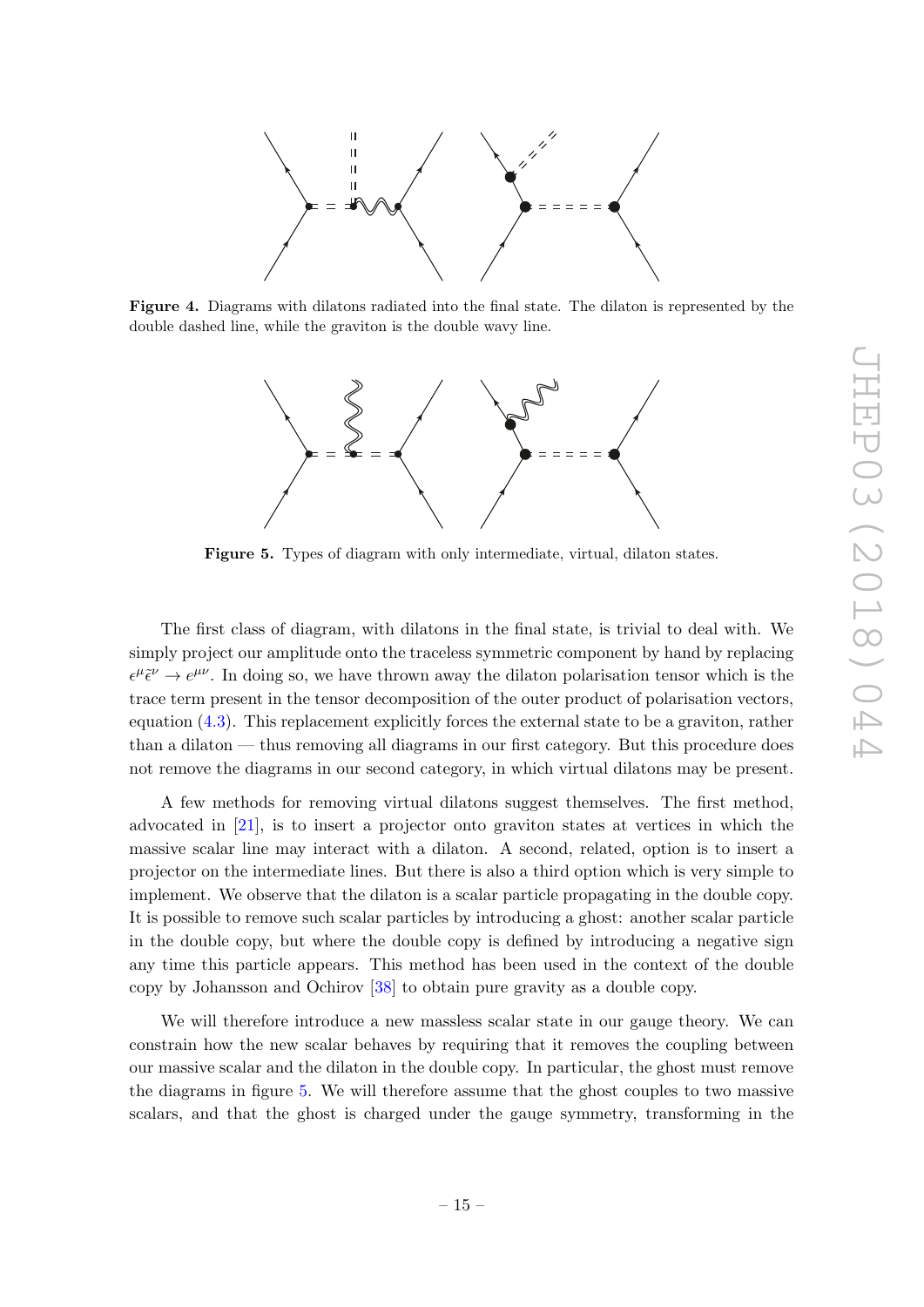<span id="page-17-3"></span>

Figure 6. Four point scattering in the extended gauge theory of equation  $(4.7)$ .

adjoint representation. The Lagrangian of the theory is

<span id="page-17-1"></span>
$$
\mathcal{L} = -\frac{1}{2} \operatorname{tr} F_{\mu\nu} F^{\mu\nu} + \operatorname{tr} D^{\mu} \chi D_{\mu} \chi + \sum_{i} \left[ (D_{\mu} \Phi_{i})^{\dagger} D^{\mu} \Phi_{i} - m_{i}^{2} \Phi_{i}^{\dagger} \Phi_{i} - 2X m_{i} \Phi_{i}^{\dagger} \chi \Phi_{i} \right], \tag{4.7}
$$

where  $\chi$  is the adjoint ghost, and X is a coupling to be determined.<sup>[5](#page-17-2)</sup>

#### <span id="page-17-0"></span>4.3 Example at four points

To see how the procedure works in the simplest case, we turn to elastic two-particle scattering. We will determine the amplitude for two massive scalar particles scattering off one another in General Relativity from the double copy. Beginning in gauge theory, there are only two diagrams to compute, as shown in figure [6.](#page-17-3)

We denote the incoming momenta by  $p_1$  and  $p_2$  and let the momentum transfer be q. As we will treat the gauge and ghost mediator cases slightly differently, we present the contributions separately; they are

$$
\mathcal{A}_{\text{gauge}} = \frac{4p_1 \cdot p_2 + q^2}{q^2} T_1 \cdot T_2,\tag{4.8}
$$

$$
\mathcal{A}_{\text{ghost}} = X^2 \frac{4m_1 m_2}{q^2} T_1 \cdot T_2. \tag{4.9}
$$

At this order, colour-kinematics duality is trivial so the double copy is immediate. We define the double copy for the ghost by inserting a sign, so that the gravitational amplitude is

$$
\mathcal{M} = \frac{1}{q^2} \left[ (4p_1 \cdot p_2 + q^2)^2 - X^4 (4m_1 m_2)^2 \right]. \tag{4.10}
$$

Now, on the factorisation channel where  $q^2 = 0$ , the quantity  $q^2 \mathcal{M}$  must factorize into a product of three point amplitudes, summed over intermediate helicities. We find

$$
q^2 \mathcal{M} \xrightarrow[q^2 \to 0]{} (4p_1 \cdot p_2)^2 - X^4 (4m_1 m_2)^2
$$
\n(4.11)

$$
=8p_1^{\mu}p_1^{\mu'}p_2^{\nu}p_2^{\nu'}\left[\eta_{\mu\nu}\eta_{\mu'\nu'}+\eta_{\mu\nu'}\eta_{\mu'\nu}-2X^4\eta_{\mu\mu'}\eta_{\nu\nu'}\right].\tag{4.12}
$$

<span id="page-17-2"></span><sup>&</sup>lt;sup>5</sup>The factor of  $m_i$  in the coupling is inserted so that X is dimensionless, and using the knowledge from equation  $(4.6)$  that the dilaton couples to mass.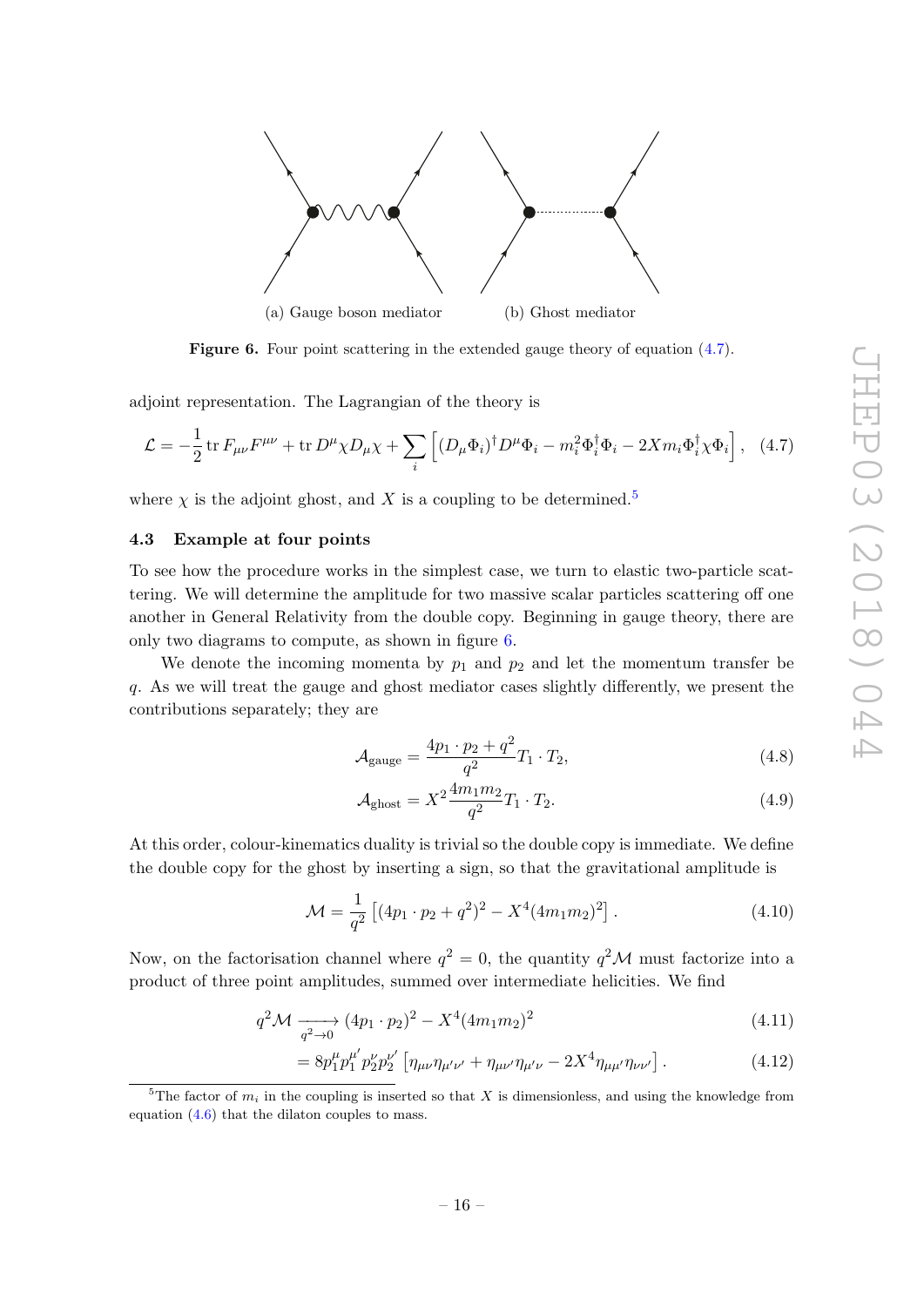In General Relativity, the quantity in square brackets in the last line must be equal to the de Donder projector

$$
P_{\mu\mu'\nu\nu'} = \left[\eta_{\mu\nu}\eta_{\mu'\nu'} + \eta_{\mu\nu'}\eta_{\mu'\nu} - \frac{2}{d-2}\eta_{\mu\mu'}\eta_{\nu\nu'}\right],
$$
\n(4.13)

up to pure gauge terms. We therefore conclude that

<span id="page-18-1"></span>
$$
X^4 = \frac{1}{d-2}.\tag{4.14}
$$

#### <span id="page-18-0"></span>4.4 Inelastic scattering

Our next task is to re-compute the five-point scattering amplitude in gauge theory, including the new state. It is convenient to use the same cubic topologies as presented in figure [2.](#page-10-0) The contributions to the amplitude due to the presence of the  $\chi$  are given by

<span id="page-18-2"></span>
$$
\mathcal{A}_{\text{ghost}} = \frac{c_A n_A'}{d_A} + \frac{c_B n_B'}{d_B} + \frac{c_C n_C'}{d_C} + \frac{c_D n_D'}{d_D} + \frac{c_E n_E'}{d_E}.
$$
\n(4.15)

A straightforward calculation yields the new terms in the numerators  $n'_A, n'_B$  and  $n'_C$ . These new terms are

$$
n'_A = 4m_1m_2X^2 \ 2\epsilon \cdot (p_1 + q_2),\tag{4.16a}
$$

$$
n'_B = 4m_1m_2X^2 \ 2\epsilon \cdot p_1,\tag{4.16b}
$$

$$
n'_C = -4m_1m_2X^2 \epsilon \cdot (q_1 - q_2). \tag{4.16c}
$$

The numerators to  $n'_D$  and  $n'_E$  can be obtained by swapping the particle labels 1 and 2 in  $n'_A$  and  $n'_B$  as before. It is easy to see that the these numerators satisfy the relation

$$
n'_A - n'_B = n'_C,\t\t(4.17)
$$

so that colour-kinematics duality is satisfied, and we can construct the double copy as before. The contribution of the new state to the amplitude is

$$
\mathcal{M}_{\text{scalar}} = \frac{n'_A n'_A}{d_A} + \frac{n'_B n'_B}{d_B} + \frac{n'_C n'_C}{d_C} + \frac{n'_D n'_D}{d_D} + \frac{n'_E n'_E}{d_E}.
$$
\n(4.18)

Inserting the explicit expressions, and replacing the product of polarisation vectors  $\epsilon_{\mu}\epsilon_{\nu}$  by the traceless symmetric graviton polarisation tensor  $e_{\mu\nu}$  to remove final state dilatons, we find the explicit amplitude

<span id="page-18-3"></span>
$$
\mathcal{M}_{\text{scalar,cl}} = 16m_1^2 m_2^2 \ e_{\mu\nu} \left[ \frac{1}{d-2} \left( \frac{Q_{12}^{\mu} Q_{12}^{\nu}}{q_1^2 q_2^2} - \frac{P_{12}^{\mu} P_{12}^{\nu}}{(k \cdot v_1)^2 (k \cdot v_2)^2} \right) \right],\tag{4.19}
$$

where we used the value of  $X$ , equation  $(4.14)$ , determined at four points, and we have performed a large mass expansion. The Einstein gravity amplitude is then easily obtained by subtracting the scalar contributions from the gravitational amplitude computed in the previous section. This is

$$
\mathcal{M}_{\text{GR}} = \mathcal{M}_{\text{cl}} - \mathcal{M}_{\text{scalar,cl}},\tag{4.20}
$$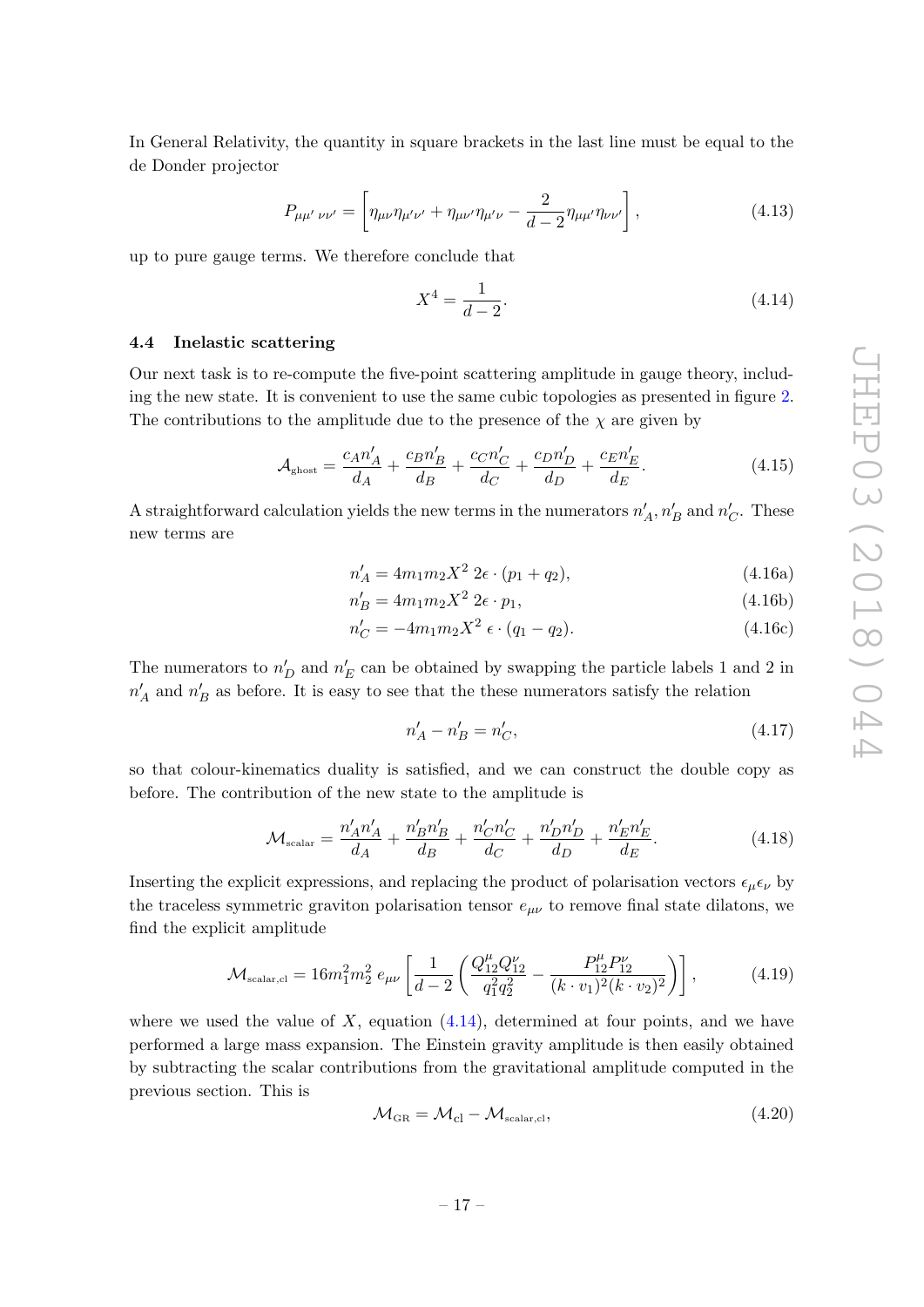where  $\mathcal{M}_{\text{cl}}$  is defined as in equation [\(3.17\)](#page-13-0). The Einstein gravity amplitude takes the explicit form

$$
\mathcal{M}_{\text{GR}} = 16m_1^2 m_2^2 e_{\mu\nu} \left[ 4 \frac{P_{12}^{\mu} P_{12}^{\nu}}{q_1^2 q_2^2} + 2 \frac{v_1 \cdot v_2}{q_1^2 q_2^2} \left( Q_{12}^{\mu} P_{12}^{\nu} + Q_{12}^{\nu} P_{12}^{\mu} \right) \right. \\
\left. + \left( (v_1 \cdot v_2)^2 - \frac{1}{d - 2} \right) \left( \frac{Q_{12}^{\mu} Q_{12}^{\nu}}{q_1^2 q_2^2} - \frac{P_{12}^{\mu} P_{12}^{\nu}}{(k \cdot v_1)^2 (k \cdot v_2)^2} \right) \right]. \tag{4.21}
$$

The classical graviton associated with this amplitude can therefore be taken to be

$$
k^{2}h^{(1)\mu\nu}(k) = -\frac{m_{1}m_{2}}{8m_{\text{pl}}^{3(d-2)/2}} \int d q_{1} d q_{2} \delta(k - q_{1} - q_{2}) \delta(q_{1} \cdot v_{1}) e^{iq_{1} \cdot b_{1}} \delta(q_{2} \cdot v_{2}) e^{iq_{2} \cdot b_{2}} \times \left[ \frac{P_{12}^{\mu} P_{12}^{\nu}}{q_{1}^{2} q_{2}^{2}} + \frac{v_{1} \cdot v_{2}}{2q_{1}^{2} q_{2}^{2}} (Q_{12}^{\mu} P_{12}^{\nu} + Q_{12}^{\nu} P_{12}^{\mu}) + \frac{1}{4} \left( (v_{1} \cdot v_{2})^{2} - \frac{1}{d - 2} \right) \times \left( \frac{Q_{12}^{\mu} Q_{12}^{\nu}}{q_{1}^{2} q_{2}^{2}} - \frac{P_{12}^{\mu} P_{12}^{\nu}}{(k \cdot v_{1})^{2} (k \cdot v_{2})^{2}} \right) \right],
$$
\n(4.22)

up to pure gauge terms. We have checked that this result is accurate by comparison with a far more complicated direct computation in General Relativity coupled to point particles.

#### <span id="page-19-0"></span>4.5 Relation to classical field computation

Given that our treatment was motivated by the computation performed by Goldberger and Ridgway, it is fair to ask if the method we employed to remove the dilaton can also be implemented in their framework. We will consider an analogue of the classical gauge theory equations [\(2.6\)](#page-6-1) for a ghost field  $\chi$  that couples to the classical coloured point particles as well as the gluons. The equations defining the contributions from the ghost to the deflection of the colour charged point particles are

$$
\partial^2 \chi^a = \sum_i 2X g m_i \int d\tau c_i^a(\tau) \delta^{(d)}(x - x_i(\tau)), \qquad (4.23a)
$$

$$
m_i \frac{d^2 x_i^{\mu}(\tau)}{d\tau^2} = 2X g m_i \partial^{\mu} \chi^a(x_i(\tau)) c_i^a(\tau) + \cdots, \qquad (4.23b)
$$

<span id="page-19-1"></span>
$$
\frac{dc_i^a(\tau)}{d\tau} = 2Xg m_i f^{abc} \chi^b(x_i(\tau)) c_i^c(\tau) + \cdots, \qquad (4.23c)
$$

where the dots indicate deflections in position and colour due to gravity. We can perform now an analogous computation to the one used to get equation [\(2.12\)](#page-7-1). This will yield the contributions to the gluon field due to the presence of the ghost field  $\chi$ , and it takes the explicit form

$$
k^{2} A^{(1)a\mu}(k)\Big|_{\text{ghost}} = g^{3} \int \frac{d q_{1} d q_{2}}{q_{2}^{2}} \delta(k - q_{1} - q_{2}) \delta(q_{1} \cdot v_{1}) e^{i q_{1} \cdot b_{1}} \delta(q_{2} \cdot v_{2}) e^{i q_{2} \cdot b_{2}} \times 2m_{1} 2m_{2} X^{2} \frac{1}{k \cdot p_{1}} \left[ i f^{abc} c_{2}^{(0)b} c_{1}^{(0)c} p_{1}^{\mu} + c_{1}^{(0)a} c_{1}^{(0)} \cdot c_{2}^{(0)} \left( q_{2}^{\mu} + \frac{p_{1}^{\mu}}{k \cdot p_{1}} k \cdot q_{2} \right) \right. - i f^{abc} c_{2}^{(0)b} c_{1}^{(0)c} \frac{(q_{1}^{\mu} - q_{2}^{\mu})}{q_{1}^{2}} k \cdot p_{1} \left] + (1 \leftrightarrow 2). \tag{4.24}
$$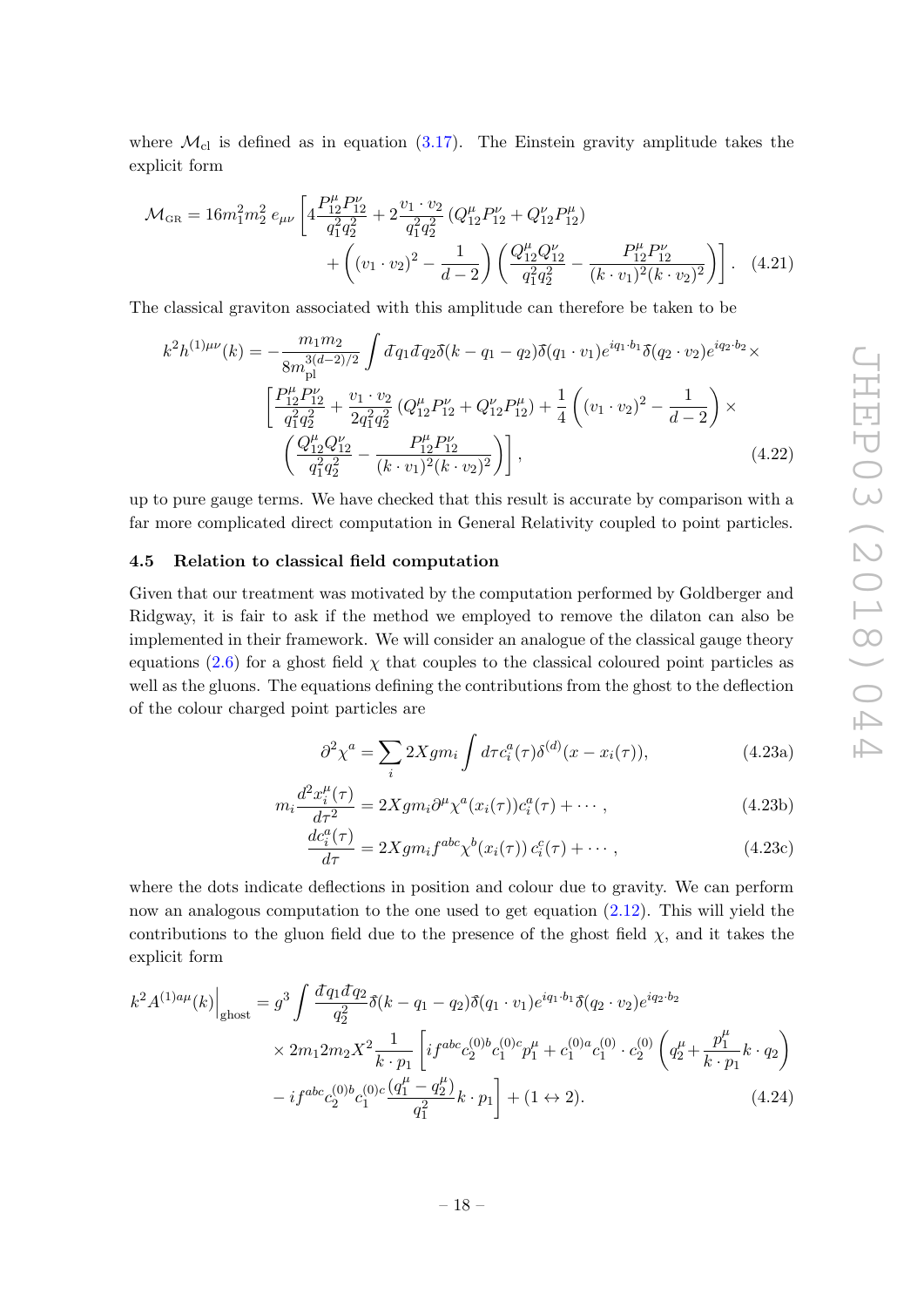If we consider the leading terms in a large mass expansion of the ghost contributions to the scattering amplitude in equation  $(4.15)$ :

<span id="page-20-1"></span>
$$
\frac{c_A n'_A}{d_A} \to 4m_1 m_2 X^2 c_A \left(\frac{\epsilon \cdot p_1}{p_1 \cdot k} + \frac{\epsilon \cdot q_2}{p_1 \cdot k} + \frac{\epsilon \cdot p_1 q_2 \cdot k}{(p_1 \cdot k)^2}\right) \tag{4.25}
$$

$$
\frac{c_B n'_B}{d_B} \to -4m_1 m_2 X^2 c_B \frac{\epsilon \cdot p_1}{p_1 \cdot k} \tag{4.26}
$$

$$
\frac{ccn'_{C}}{d_{C}} \to -4m_{1}m_{2}X^{2}c_{C}\frac{\epsilon \cdot (q_{1}-q_{2})}{q_{1}^{2}q_{2}^{2}},\tag{4.27}
$$

it is easy to see that the equations  $(4.25)$  and  $(4.26)$  combine to yield the first terms of equation  $(4.24)$ , while the contributions from equation  $(4.27)$  are directly responsible for the final line of equation  $(4.24)$ . Thus we see that we can indeed remove the dilaton pollution, this time completely within the framework of classical perturbation theory.

This result shows a direct link between a classical computation similar to that of refs. [\[22,](#page-23-5) [23\]](#page-23-6) and an amplitude, so we may ask if the double copy (scalar) scattering amplitude from equation  $(4.19)$  can be obtained using a set of replacements similar to those proposed in [\[22\]](#page-23-5):

<span id="page-20-5"></span><span id="page-20-3"></span><span id="page-20-2"></span>
$$
c_i^{(0)a} \to m_i v_i^{\mu},\tag{4.28}
$$

<span id="page-20-4"></span>
$$
if^{abc} \to \frac{1}{2} \Gamma^{\mu\nu\rho}(q_1, q_2, q_3). \tag{4.29}
$$

It is not difficult to see that such double copy rules will not land on the amplitude from equation  $(4.19)$ . Instead, it is the set of replacements

$$
c_1^{(0)a}c_1^{(0)} \cdot c_2^{(0)} \to 2m_1 2m_2 X^2 p_1^{\mu},\tag{4.30}
$$

$$
if^{abc}c_2^{(0)b}c_1^{(0)c} \to 2m_1 2m_2 X^2 \frac{1}{2}(q_1^{\mu} - q_2^{\mu}), \tag{4.31}
$$

that one needs to obtain the desired amplitude. Of course, this is because the process we are considering now depends on the dynamics of the ghost field, and so it should be no surprise that the replacement in equation [\(4.31\)](#page-20-4) involves the ghost-gluon vertex instead of the three gluon vertex of equation [\(4.29\)](#page-20-5). Nevertheless, this highlights one advantage of the scattering amplitudes: when they are available, it is straightforward to take the double copy. But in situations where scattering amplitudes are not available, it could well be that developing these replacement rules, and supplementing them by some notion of colourkinematics duality, could allow the double copy to access entirely new physical regimes.

# <span id="page-20-0"></span>5 Discussion and conclusions

We hope this work represents a step towards using the double copy as a tool for understanding the classical physics of General Relativity. Future gravitational wave observatories, such as LISA or the Einstein telescope, will operate at higher precision, so the demand for understanding the finest details of gravity will become more pressing. Since precision has always been a driving force in the study of scattering amplitudes, it is natural to investigate whether amplitudes methods have relevance for precision General Relativity.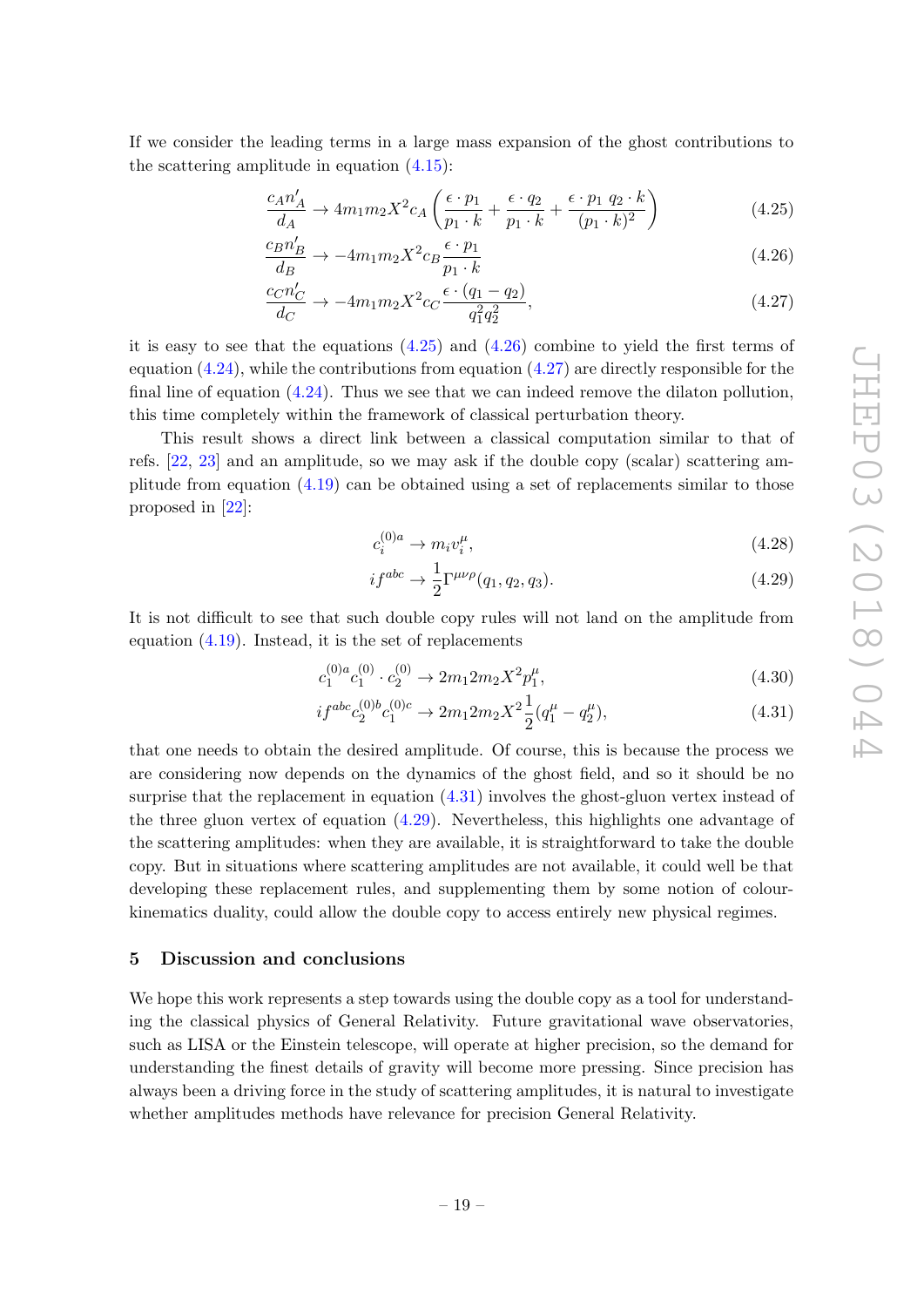We began by reformulating the leading perturbative term in the inelastic gravitational scattering of two singularities as a tree scattering amplitude, following Goldberger and Ridgway's double-copy based calculation. This reformulation allowed us to analyze the factorisation structure of the calculation, and to identify one method of removing the dilaton field which was present in the original calculation. We did so by introducing a new scalar field in the gauge theory which is double-copied to gravity. This scalar is treated as a ghost, in a manner similar to Johansson and Ochirov's construction [\[38\]](#page-24-1) of loop amplitudes in pure gravity. However, we have not shown that our method will work at higher orders. Indeed it is likely that there will be issues, since ghosts built from double copies of scalars (rather than double copies of spinors) encounter problems at two loops [\[38\]](#page-24-1). Our attitude is that an understanding of how best to remove the dilaton will depend on how one computes higher order corrections to the classical scattering process, which we leave for future work.

An interesting feature of Goldberger and Ridgway's work was an unusual implementation of the double copy, equation [\(2.13\)](#page-7-0). Essentially, they replaced the colour structure constants by the kinematic Yang-Mills three point vertex, and the colour factors by the momenta. This is a little puzzling, because one would expect that some work should be done to synchronise the colour and kinematic structure in the calculation. In our amplitudebased approach, the standard BCJ replacement of colour factors by kinematic numerators was available. But we also encountered a simplification: colour-kinematics duality holds for free (in Feynman gauge.) This simplification is most unlikely to pertain to higher orders, so we anticipate that the replacements Goldberger and Ridgway performed will at least need to be supplemented by some kind of colour-kinematics duality condition in more general cases. On a related note, it was satisfying to see a version of the Goldberger-Ridgway replacement appear in the context of our scalar double copy, equation [\(4.31\)](#page-20-4). It could well be that in situations where scattering amplitudes are unavailable, a version of the double copy based on these kinds of replacement rules could still work. This may allow the double copy to be used in entirely new ways.

We believe that there is considerable scope for further work on applying the double copy in the context of classical General Relativity. There is obvious motivation to pursue this work to higher orders in perturbation theory, in the cases of elastic and inelastic scattering. It will also be important to determine how to handle the angular momentum of a black hole. In this work, we were insensitive to black hole spin, but higher order corrections will probe this aspect. One issue that is likely to arise is another kind of unwanted state propagating in the double copy: the axion. The axion cannot couple to a spinless point particle, but when a non-trivial spin vector is present a coupling exists. Therefore it is likely to be necessary to remove propagating axions; this is an issue which has already been addressed in loop calculations [\[38\]](#page-24-1). This could be an additional complication, but nevertheless it is worth noticing recent, encouraging, progress in capturing spin effects in classical GR [\[10,](#page-22-4) [89\]](#page-27-4).

Finally, our goal has been to develop the double copy as a tool to simplify perturbation theory in General Relativity. But the double copy is not the only new idea for simplifying GR. It could be that a better approach  $[90-92]$  is to design a new Lagrangian for GR, equivalent to the Einstein-Hilbert Lagrangian, but exhibiting a simpler perturbative expansion.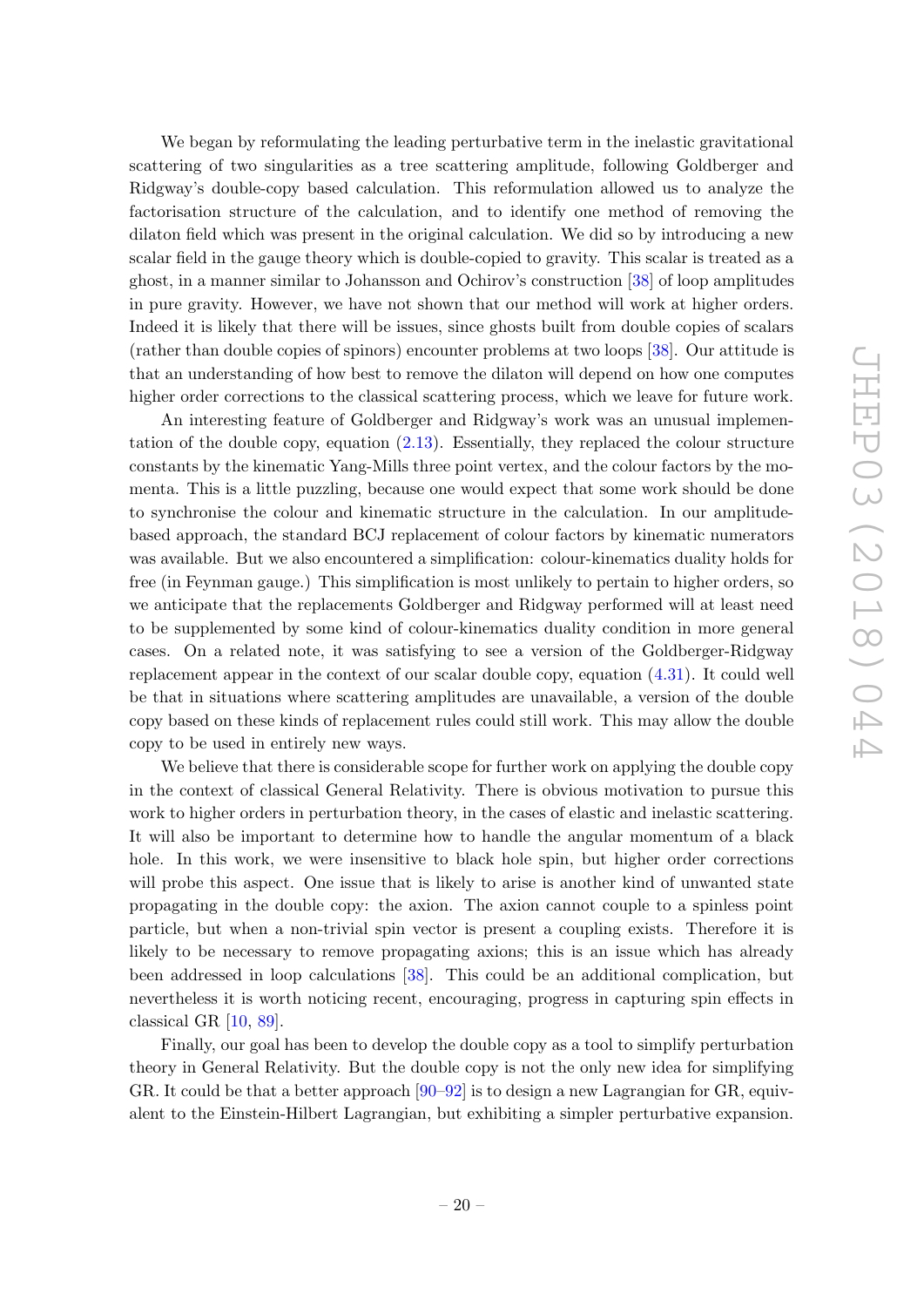This may lead to a simpler algorithm for determining precision gravitational effects. Such a procedure still has the double copy at its heart, however, and thus we expect the double copy to play a key role in gravitational perturbation theory in the coming years.

## Acknowledgments

We thank Zvi Bern, Marco Chiodaroli, Walter Goldberger, Enrico Herrmann, David Kosower, Ricardo Monteiro, Alexander Ochirov, Alec Ridgway, Julio Parra-Martinez and Radu Roiban for helpful discussions. AL is funded by a Conacyt studentship, and thanks the Higgs Centre for hospitality. DOC is an IPPP associate, and thanks the IPPP for on-going support as well as for hospitality during this work. He is supported in part by the Marie Curie FP7 grant 631370 and by the STFC consolidated grant "Particle Physics at the Higgs Centre". IN is supported by STFC studentship ST/N504051/1. Meanwhile, CDW is supported by the U.K. Science and Technology Facilities Council (STFC). This research was supported in part by the National Science Foundation under Grant No. NSF PHY-1125915.

Open Access. This article is distributed under the terms of the Creative Commons Attribution License [\(CC-BY 4.0\)](https://creativecommons.org/licenses/by/4.0/), which permits any use, distribution and reproduction in any medium, provided the original author(s) and source are credited.

#### References

- <span id="page-22-0"></span>[1] H. Kawai, D.C. Lewellen and S.H.H. Tye, A Relation Between Tree Amplitudes of Closed and Open Strings, [Nucl. Phys.](https://doi.org/10.1016/0550-3213(86)90362-7) **B 269** (1986) 1 [IN[SPIRE](https://inspirehep.net/search?p=find+J+%22Nucl.Phys.,B269,1%22)].
- <span id="page-22-1"></span>[2] Z. Bern, J.J.M. Carrasco and H. Johansson, New Relations for Gauge-Theory Amplitudes, Phys. Rev. D 78 [\(2008\) 085011](https://doi.org/10.1103/PhysRevD.78.085011) [[arXiv:0805.3993](https://arxiv.org/abs/0805.3993)] [IN[SPIRE](https://inspirehep.net/search?p=find+EPRINT+arXiv:0805.3993)].
- <span id="page-22-2"></span>[3] Z. Bern, J.J.M. Carrasco and H. Johansson, *Perturbative Quantum Gravity as a Double* Copy of Gauge Theory, [Phys. Rev. Lett.](https://doi.org/10.1103/PhysRevLett.105.061602) 105 (2010) 061602 [[arXiv:1004.0476](https://arxiv.org/abs/1004.0476)] [IN[SPIRE](https://inspirehep.net/search?p=find+EPRINT+arXiv:1004.0476)].
- <span id="page-22-3"></span>[4] D. Neill and I.Z. Rothstein, Classical Space-Times from the S Matrix, [Nucl. Phys.](https://doi.org/10.1016/j.nuclphysb.2013.09.007) B 877 [\(2013\) 177](https://doi.org/10.1016/j.nuclphysb.2013.09.007) [[arXiv:1304.7263](https://arxiv.org/abs/1304.7263)] [IN[SPIRE](https://inspirehep.net/search?p=find+EPRINT+arXiv:1304.7263)].
- [5] N.E.J. Bjerrum-Bohr, J.F. Donoghue and P. Vanhove, On-shell Techniques and Universal Results in Quantum Gravity, JHEP  $02$  [\(2014\) 111](https://doi.org/10.1007/JHEP02(2014)111)  $\text{arXiv:1309.0804}$  $\text{arXiv:1309.0804}$  $\text{arXiv:1309.0804}$  [IN[SPIRE](https://inspirehep.net/search?p=find+EPRINT+arXiv:1309.0804)].
- [6] N.E.J. Bjerrum-Bohr, B.R. Holstein, L. Planté and P. Vanhove, *Graviton-Photon Scattering*, Phys. Rev. **D 91** [\(2015\) 064008](https://doi.org/10.1103/PhysRevD.91.064008) [[arXiv:1410.4148](https://arxiv.org/abs/1410.4148)] [IN[SPIRE](https://inspirehep.net/search?p=find+EPRINT+arXiv:1410.4148)].
- [7] N.E.J. Bjerrum-Bohr, J.F. Donoghue, B.R. Holstein, L. Planté and P. Vanhove, Bending of Light in Quantum Gravity, [Phys. Rev. Lett.](https://doi.org/10.1103/PhysRevLett.114.061301) 114 (2015) 061301 [arXiv: 1410.7590] [IN[SPIRE](https://inspirehep.net/search?p=find+EPRINT+arXiv:1410.7590)].
- [8] N.E.J. Bjerrum-Bohr, J.F. Donoghue, B.R. Holstein, L. Planté and P. Vanhove, *Light-like* Scattering in Quantum Gravity, JHEP 11 [\(2016\) 117](https://doi.org/10.1007/JHEP11(2016)117) [[arXiv:1609.07477](https://arxiv.org/abs/1609.07477)] [IN[SPIRE](https://inspirehep.net/search?p=find+EPRINT+arXiv:1609.07477)].
- [9] F. Cachazo and A. Guevara, Leading Singularities and Classical Gravitational Scattering, [arXiv:1705.10262](https://arxiv.org/abs/1705.10262) [IN[SPIRE](https://inspirehep.net/search?p=find+EPRINT+arXiv:1705.10262)].
- <span id="page-22-4"></span>[10] A. Guevara, Holomorphic Classical Limit for Spin Effects in Gravitational and Electromagnetic Scattering,  $arXiv:1706.02314$  [IN[SPIRE](https://inspirehep.net/search?p=find+EPRINT+arXiv:1706.02314)].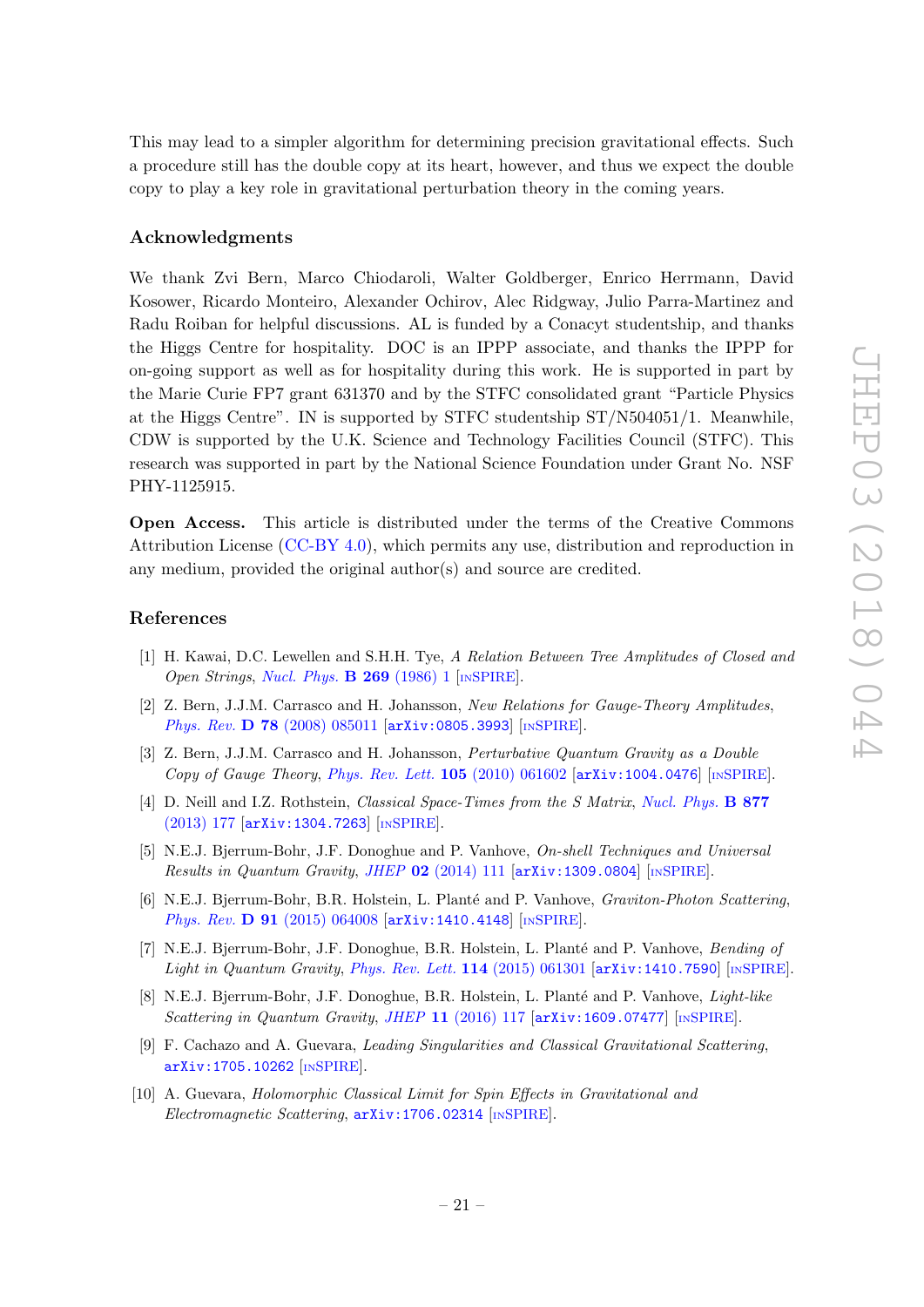- <span id="page-23-0"></span>[11] N.E.J. Bjerrum-Bohr, B.R. Holstein, J.F. Donoghue, L. Planté and P. Vanhove, Illuminating  $Light~Bending, PoS(CORFU2016)077 [arXiv:1704.01624] [INSPIRE].$  $Light~Bending, PoS(CORFU2016)077 [arXiv:1704.01624] [INSPIRE].$  $Light~Bending, PoS(CORFU2016)077 [arXiv:1704.01624] [INSPIRE].$  $Light~Bending, PoS(CORFU2016)077 [arXiv:1704.01624] [INSPIRE].$  $Light~Bending, PoS(CORFU2016)077 [arXiv:1704.01624] [INSPIRE].$  $Light~Bending, PoS(CORFU2016)077 [arXiv:1704.01624] [INSPIRE].$  $Light~Bending, PoS(CORFU2016)077 [arXiv:1704.01624] [INSPIRE].$
- <span id="page-23-1"></span>[12] T. Damour, High-energy gravitational scattering and the general relativistic two-body problem, [arXiv:1710.10599](https://arxiv.org/abs/1710.10599) [IN[SPIRE](https://inspirehep.net/search?p=find+EPRINT+arXiv:1710.10599)].
- <span id="page-23-2"></span>[13] R. Monteiro, D. O'Connell and C.D. White, Black holes and the double copy, [JHEP](https://doi.org/10.1007/JHEP12(2014)056) 12 [\(2014\) 056](https://doi.org/10.1007/JHEP12(2014)056) [[arXiv:1410.0239](https://arxiv.org/abs/1410.0239)] [IN[SPIRE](https://inspirehep.net/search?p=find+EPRINT+arXiv:1410.0239)].
- [14] A. Luna, R. Monteiro, D. O'Connell and C.D. White, The classical double copy for Taub-NUT spacetime, [Phys. Lett.](https://doi.org/10.1016/j.physletb.2015.09.021) **B** 750 (2015) 272  $[\text{arXiv}:1507.01869]$   $[\text{insPIRE}]$ .
- [15] A.K. Ridgway and M.B. Wise, Static Spherically Symmetric Kerr-Schild Metrics and Implications for the Classical Double Copy, Phys. Rev. D 94 [\(2016\) 044023](https://doi.org/10.1103/PhysRevD.94.044023) [[arXiv:1512.02243](https://arxiv.org/abs/1512.02243)] [IN[SPIRE](https://inspirehep.net/search?p=find+EPRINT+arXiv:1512.02243)].
- [16] A. Luna, R. Monteiro, I. Nicholson, D. O'Connell and C.D. White, The double copy: Bremsstrahlung and accelerating black holes, JHEP 06 [\(2016\) 023](https://doi.org/10.1007/JHEP06(2016)023) [[arXiv:1603.05737](https://arxiv.org/abs/1603.05737)] [IN[SPIRE](https://inspirehep.net/search?p=find+EPRINT+arXiv:1603.05737)].
- [17] T. Adamo, E. Casali, L. Mason and S. Nekovar, Scattering on plane waves and the double copy, [Class. Quant. Grav.](https://doi.org/10.1088/1361-6382/aa9961) 35 (2018) 015004 [[arXiv:1706.08925](https://arxiv.org/abs/1706.08925)] [IN[SPIRE](https://inspirehep.net/search?p=find+EPRINT+arXiv:1706.08925)].
- [18] T. Adamo, E. Casali, L. Mason and S. Nekovar, Amplitudes on plane waves from ambitwistor strings, JHEP 11 [\(2017\) 160](https://doi.org/10.1007/JHEP11(2017)160) [[arXiv:1708.09249](https://arxiv.org/abs/1708.09249)] [IN[SPIRE](https://inspirehep.net/search?p=find+EPRINT+arXiv:1708.09249)].
- [19] N. Bahjat-Abbas, A. Luna and C.D. White, The Kerr-Schild double copy in curved spacetime, JHEP 12 [\(2017\) 004](https://doi.org/10.1007/JHEP12(2017)004) [[arXiv:1710.01953](https://arxiv.org/abs/1710.01953)] [IN[SPIRE](https://inspirehep.net/search?p=find+EPRINT+arXiv:1710.01953)].
- <span id="page-23-3"></span>[20] M. Carrillo-Gonzalez, R. Penco and M. Trodden, The classical double copy in maximally symmetric spacetimes,  $arXiv:1711.01296$  [IN[SPIRE](https://inspirehep.net/search?p=find+EPRINT+arXiv:1711.01296)].
- <span id="page-23-4"></span>[21] A. Luna et al., Perturbative spacetimes from Yang-Mills theory, JHEP 04 [\(2017\) 069](https://doi.org/10.1007/JHEP04(2017)069) [[arXiv:1611.07508](https://arxiv.org/abs/1611.07508)] [IN[SPIRE](https://inspirehep.net/search?p=find+EPRINT+arXiv:1611.07508)].
- <span id="page-23-5"></span>[22] W.D. Goldberger and A.K. Ridgway, Radiation and the classical double copy for color charges, Phys. Rev. D 95 [\(2017\) 125010](https://doi.org/10.1103/PhysRevD.95.125010)  $arXiv:1611.03493$  [IN[SPIRE](https://inspirehep.net/search?p=find+EPRINT+arXiv:1611.03493)].
- <span id="page-23-6"></span>[23] W.D. Goldberger, S.G. Prabhu and J.O. Thompson, Classical gluon and graviton radiation from the bi-adjoint scalar double copy, Phys. Rev.  $D$  96 [\(2017\) 065009](https://doi.org/10.1103/PhysRevD.96.065009) [[arXiv:1705.09263](https://arxiv.org/abs/1705.09263)] [IN[SPIRE](https://inspirehep.net/search?p=find+EPRINT+arXiv:1705.09263)].
- <span id="page-23-7"></span>[24] A.I. Janis, E.T. Newman and J. Winicour, Reality of the Schwarzschild Singularity, [Phys.](https://doi.org/10.1103/PhysRevLett.20.878) Rev. Lett. 20 [\(1968\) 878](https://doi.org/10.1103/PhysRevLett.20.878) [IN[SPIRE](https://inspirehep.net/search?p=find+J+%22Phys.Rev.Lett.,20,878%22)].
- <span id="page-23-8"></span>[25] Z. Bern, T. Dennen, Y.-t. Huang and M. Kiermaier, *Gravity as the Square of Gauge Theory*, Phys. Rev. **D 82** [\(2010\) 065003](https://doi.org/10.1103/PhysRevD.82.065003) [[arXiv:1004.0693](https://arxiv.org/abs/1004.0693)] [IN[SPIRE](https://inspirehep.net/search?p=find+EPRINT+arXiv:1004.0693)].
- [26] Y.-J. Du, B. Feng and C.-H. Fu, BCJ Relation of Color Scalar Theory and KLT Relation of Gauge Theory, JHEP 08 [\(2011\) 129](https://doi.org/10.1007/JHEP08(2011)129) [[arXiv:1105.3503](https://arxiv.org/abs/1105.3503)] [IN[SPIRE](https://inspirehep.net/search?p=find+EPRINT+arXiv:1105.3503)].
- [27] N.E.J. Bjerrum-Bohr, P.H. Damgaard, R. Monteiro and D. O'Connell, Algebras for Amplitudes, JHEP 06 [\(2012\) 061](https://doi.org/10.1007/JHEP06(2012)061) [[arXiv:1203.0944](https://arxiv.org/abs/1203.0944)] [IN[SPIRE](https://inspirehep.net/search?p=find+EPRINT+arXiv:1203.0944)].
- [28] C.-H. Fu, Y.-J. Du and B. Feng, An algebraic approach to BCJ numerators, JHEP 03 [\(2013\)](https://doi.org/10.1007/JHEP03(2013)050) [050](https://doi.org/10.1007/JHEP03(2013)050) [[arXiv:1212.6168](https://arxiv.org/abs/1212.6168)] [IN[SPIRE](https://inspirehep.net/search?p=find+EPRINT+arXiv:1212.6168)].
- [29] N.E.J. Bjerrum-Bohr, T. Dennen, R. Monteiro and D. O'Connell, Integrand Oxidation and One-Loop Colour-Dual Numerators in  $N = 4$  Gauge Theory, JHEP 07 [\(2013\) 092](https://doi.org/10.1007/JHEP07(2013)092) [[arXiv:1303.2913](https://arxiv.org/abs/1303.2913)] [IN[SPIRE](https://inspirehep.net/search?p=find+EPRINT+arXiv:1303.2913)].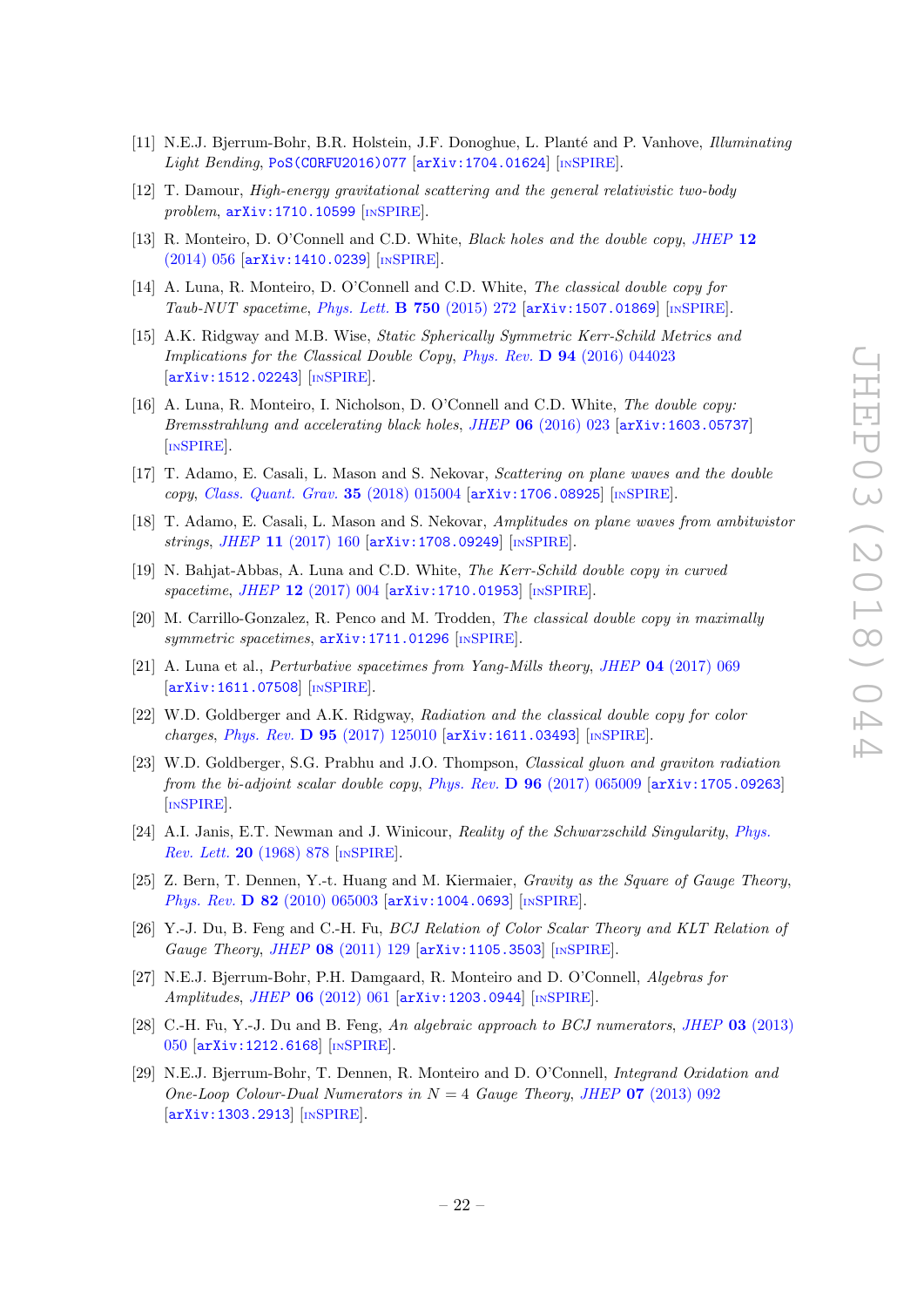- [30] Y.-J. Du, B. Feng and C.-H. Fu, The Construction of Dual-trace Factor in Yang-Mills Theory, JHEP 07 [\(2013\) 057](https://doi.org/10.1007/JHEP07(2013)057) [[arXiv:1304.2978](https://arxiv.org/abs/1304.2978)] [IN[SPIRE](https://inspirehep.net/search?p=find+EPRINT+arXiv:1304.2978)].
- [31] M. Tolotti and S. Weinzierl, Construction of an effective Yang-Mills Lagrangian with manifest BCJ duality, JHEP  $07$  [\(2013\) 111](https://doi.org/10.1007/JHEP07(2013)111)  $\left[$ [arXiv:1306.2975](https://arxiv.org/abs/1306.2975) $\right]$  [IN[SPIRE](https://inspirehep.net/search?p=find+EPRINT+arXiv:1306.2975)].
- [32] J. Nohle, Color-Kinematics Duality in One-Loop Four-Gluon Amplitudes with Matter, [Phys.](https://doi.org/10.1103/PhysRevD.90.025020) Rev. D 90 [\(2014\) 025020](https://doi.org/10.1103/PhysRevD.90.025020) [[arXiv:1309.7416](https://arxiv.org/abs/1309.7416)] [IN[SPIRE](https://inspirehep.net/search?p=find+EPRINT+arXiv:1309.7416)].
- [33] R. Monteiro and D. O'Connell, The Kinematic Algebras from the Scattering Equations, JHEP 03 [\(2014\) 110](https://doi.org/10.1007/JHEP03(2014)110) [[arXiv:1311.1151](https://arxiv.org/abs/1311.1151)] [IN[SPIRE](https://inspirehep.net/search?p=find+EPRINT+arXiv:1311.1151)].
- [34] C.-H. Fu, Y.-J. Du and B. Feng, *Note on symmetric BCJ numerator*, *JHEP* **08** [\(2014\) 098](https://doi.org/10.1007/JHEP08(2014)098) [[arXiv:1403.6262](https://arxiv.org/abs/1403.6262)] [IN[SPIRE](https://inspirehep.net/search?p=find+EPRINT+arXiv:1403.6262)].
- [35] P. Mastrolia, A. Primo, U. Schubert and W.J. Torres Bobadilla, Off-shell currents and  $color-kinematics \ duality, Phys. \ Lett. \ B$  753 (2016) 242  $[array:1507.07532]$   $[insPIRE].$
- [36] C.-H. Fu and K. Krasnov, *Colour-Kinematics duality and the Drinfeld double of the Lie* algebra of diffeomorphisms, JHEP 01 [\(2017\) 075](https://doi.org/10.1007/JHEP01(2017)075)  $\left[$ [arXiv:1603.02033](https://arxiv.org/abs/1603.02033) $\right]$   $\left[$ IN[SPIRE](https://inspirehep.net/search?p=find+EPRINT+arXiv:1603.02033) $\right]$ .
- <span id="page-24-0"></span>[37] R.W. Brown and S.G. Naculich, *BCJ relations from a new symmetry of gauge-theory* amplitudes, JHEP 10 [\(2016\) 130](https://doi.org/10.1007/JHEP10(2016)130) [[arXiv:1608.04387](https://arxiv.org/abs/1608.04387)] [IN[SPIRE](https://inspirehep.net/search?p=find+EPRINT+arXiv:1608.04387)].
- <span id="page-24-1"></span>[38] H. Johansson and A. Ochirov, Pure Gravities via Color-Kinematics Duality for Fundamental Matter, JHEP 11 [\(2015\) 046](https://doi.org/10.1007/JHEP11(2015)046) [[arXiv:1407.4772](https://arxiv.org/abs/1407.4772)] [IN[SPIRE](https://inspirehep.net/search?p=find+EPRINT+arXiv:1407.4772)].
- <span id="page-24-3"></span>[39] A. Ochirov, Scattering amplitudes in gauge theories with and without supersymmetry, [arXiv:1409.8087](https://arxiv.org/abs/1409.8087) [IN[SPIRE](https://inspirehep.net/search?p=find+EPRINT+arXiv:1409.8087)].
- <span id="page-24-2"></span>[40] J.J.M. Carrasco, M. Chiodaroli, M. Günaydin and R. Roiban, *One-loop four-point* amplitudes in pure and matter-coupled  $N \leq 4$  supergravity, JHEP 03 [\(2013\) 056](https://doi.org/10.1007/JHEP03(2013)056) [[arXiv:1212.1146](https://arxiv.org/abs/1212.1146)] [IN[SPIRE](https://inspirehep.net/search?p=find+EPRINT+arXiv:1212.1146)].
- [41] M. Chiodaroli, Q. Jin and R. Roiban, Color/kinematics duality for general abelian orbifolds of  $N = 4$  super Yang-Mills theory, JHEP 01 [\(2014\) 152](https://doi.org/10.1007/JHEP01(2014)152) [[arXiv:1311.3600](https://arxiv.org/abs/1311.3600)] [IN[SPIRE](https://inspirehep.net/search?p=find+EPRINT+arXiv:1311.3600)].
- [42] M. Chiodaroli, M. Günaydin, H. Johansson and R. Roiban, *Scattering amplitudes in*  $\mathcal{N} = 2$ Maxwell-Einstein and Yang-Mills/Einstein supergravity, JHEP 01 [\(2015\) 081](https://doi.org/10.1007/JHEP01(2015)081) [[arXiv:1408.0764](https://arxiv.org/abs/1408.0764)] [IN[SPIRE](https://inspirehep.net/search?p=find+EPRINT+arXiv:1408.0764)].
- [43] M. Chiodaroli, M. Günaydin, H. Johansson and R. Roiban, Spontaneously Broken Yang-Mills-Einstein Supergravities as Double Copies, JHEP 06 [\(2017\) 064](https://doi.org/10.1007/JHEP06(2017)064) [[arXiv:1511.01740](https://arxiv.org/abs/1511.01740)] [IN[SPIRE](https://inspirehep.net/search?p=find+EPRINT+arXiv:1511.01740)].
- [44] M. Chiodaroli, M. Günaydin, H. Johansson and R. Roiban, Complete construction of magical, symmetric and homogeneous  $N = 2$  supergravities as double copies of gauge theories, [Phys. Rev. Lett.](https://doi.org/10.1103/PhysRevLett.117.011603) 117 (2016) 011603  $\text{arXiv:1512.09130}$  $\text{arXiv:1512.09130}$  $\text{arXiv:1512.09130}$  [IN[SPIRE](https://inspirehep.net/search?p=find+EPRINT+arXiv:1512.09130)].
- [45] A. Anastasiou et al., Twin supergravities from Yang-Mills theory squared, [Phys. Rev.](https://doi.org/10.1103/PhysRevD.96.026013) D 96 [\(2017\) 026013](https://doi.org/10.1103/PhysRevD.96.026013) [[arXiv:1610.07192](https://arxiv.org/abs/1610.07192)] [IN[SPIRE](https://inspirehep.net/search?p=find+EPRINT+arXiv:1610.07192)].
- [46] M. Chiodaroli, M. Günaydin, H. Johansson and R. Roiban, *Explicit Formulae for* Yang-Mills-Einstein Amplitudes from the Double Copy, JHEP 07 [\(2017\) 002](https://doi.org/10.1007/JHEP07(2017)002) [[arXiv:1703.00421](https://arxiv.org/abs/1703.00421)] [IN[SPIRE](https://inspirehep.net/search?p=find+EPRINT+arXiv:1703.00421)].
- [47] A. Anastasiou, L. Borsten, M.J. Duff, A. Marrani, S. Nagy and M. Zoccali, Are all supergravity theories Yang-Mills squared?,  $arXiv:1707.03234$  [IN[SPIRE](https://inspirehep.net/search?p=find+EPRINT+arXiv:1707.03234)].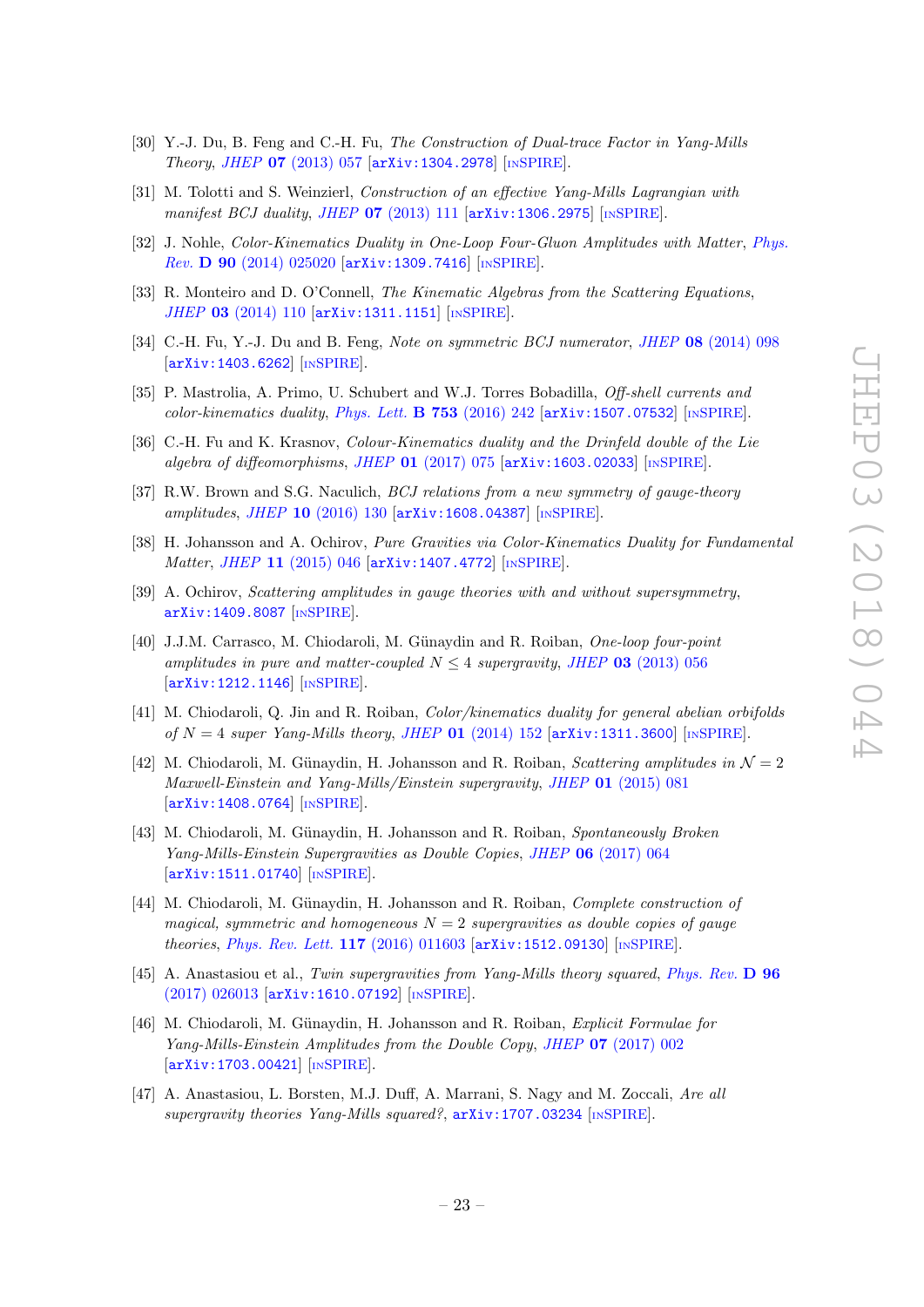- <span id="page-25-0"></span>[48] M. Chiodaroli, M. Günaydin, H. Johansson and R. Roiban, *Gauged supergravities and* spontaneous SUSY breaking from the double copy,  $arXiv:1710.08796$  [IN[SPIRE](https://inspirehep.net/search?p=find+EPRINT+arXiv:1710.08796)].
- <span id="page-25-1"></span>[49] Z. Bern and T. Dennen, A Color Dual Form for Gauge-Theory Amplitudes, [Phys. Rev. Lett.](https://doi.org/10.1103/PhysRevLett.107.081601) 107 [\(2011\) 081601](https://doi.org/10.1103/PhysRevLett.107.081601) [[arXiv:1103.0312](https://arxiv.org/abs/1103.0312)] [IN[SPIRE](https://inspirehep.net/search?p=find+EPRINT+arXiv:1103.0312)].
- [50] Z. Bern, C. Boucher-Veronneau and H. Johansson,  $N \geq 4$  Supergravity Amplitudes from Gauge Theory at One Loop, Phys. Rev.  $\bf{D} 84$  [\(2011\) 105035](https://doi.org/10.1103/PhysRevD.84.105035) [[arXiv:1107.1935](https://arxiv.org/abs/1107.1935)] [IN[SPIRE](https://inspirehep.net/search?p=find+EPRINT+arXiv:1107.1935)].
- [51] Z. Bern, J.J.M. Carrasco, L.J. Dixon, H. Johansson and R. Roiban, Simplifying Multiloop Integrands and Ultraviolet Divergences of Gauge Theory and Gravity Amplitudes, [Phys. Rev.](https://doi.org/10.1103/PhysRevD.85.105014) D 85 [\(2012\) 105014](https://doi.org/10.1103/PhysRevD.85.105014) [[arXiv:1201.5366](https://arxiv.org/abs/1201.5366)] [IN[SPIRE](https://inspirehep.net/search?p=find+EPRINT+arXiv:1201.5366)].
- [52] Z. Bern, S. Davies, T. Dennen and Y.-t. Huang, Absence of Three-Loop Four-Point Divergences in  $N = 4$  Supergravity, [Phys. Rev. Lett.](https://doi.org/10.1103/PhysRevLett.108.201301) 108 (2012) 201301  $\ar{xiv:1202.3423}$ [IN[SPIRE](https://inspirehep.net/search?p=find+EPRINT+arXiv:1202.3423)].
- [53] Z. Bern, S. Davies, T. Dennen and Y.-t. Huang, Ultraviolet Cancellations in Half-Maximal Supergravity as a Consequence of the Double-Copy Structure, Phys. Rev. D 86 [\(2012\) 105014](https://doi.org/10.1103/PhysRevD.86.105014) [[arXiv:1209.2472](https://arxiv.org/abs/1209.2472)] [IN[SPIRE](https://inspirehep.net/search?p=find+EPRINT+arXiv:1209.2472)].
- [54] Z. Bern, S. Davies, T. Dennen, Y.-t. Huang and J. Nohle, Color-Kinematics Duality for Pure Yang-Mills and Gravity at One and Two Loops, Phys. Rev. D 92 [\(2015\) 045041](https://doi.org/10.1103/PhysRevD.92.045041) [[arXiv:1303.6605](https://arxiv.org/abs/1303.6605)] [IN[SPIRE](https://inspirehep.net/search?p=find+EPRINT+arXiv:1303.6605)].
- [55] Z. Bern, S. Davies and T. Dennen, The Ultraviolet Structure of Half-Maximal Supergravity with Matter Multiplets at Two and Three Loops, Phys. Rev. D 88 [\(2013\) 065007](https://doi.org/10.1103/PhysRevD.88.065007) [[arXiv:1305.4876](https://arxiv.org/abs/1305.4876)] [IN[SPIRE](https://inspirehep.net/search?p=find+EPRINT+arXiv:1305.4876)].
- [56] Z. Bern, S. Davies, T. Dennen, A.V. Smirnov and V.A. Smirnov, Ultraviolet Properties of  $N = 4$  Supergravity at Four Loops, [Phys. Rev. Lett.](https://doi.org/10.1103/PhysRevLett.111.231302) 111 (2013) 231302 [[arXiv:1309.2498](https://arxiv.org/abs/1309.2498)] [IN[SPIRE](https://inspirehep.net/search?p=find+EPRINT+arXiv:1309.2498)].
- [57] Z. Bern, S. Davies and T. Dennen, *Enhanced ultraviolet cancellations in*  $\mathcal{N}=5$  *supergravity* at four loops, Phys. Rev. D 90 [\(2014\) 105011](https://doi.org/10.1103/PhysRevD.90.105011) [[arXiv:1409.3089](https://arxiv.org/abs/1409.3089)] [IN[SPIRE](https://inspirehep.net/search?p=find+EPRINT+arXiv:1409.3089)].
- [58] Z. Bern, S. Davies and T. Dennen, The Ultraviolet Critical Dimension of Half-Maximal Supergravity at Three Loops,  $arXiv:1412.2441$  [IN[SPIRE](https://inspirehep.net/search?p=find+EPRINT+arXiv:1412.2441)].
- [59] G. Yang, Color-kinematics duality and Sudakov form factor at five loops for  $N = 4$ supersymmetric Yang-Mills theory, [Phys. Rev. Lett.](https://doi.org/10.1103/PhysRevLett.117.271602) 117 (2016) 271602 [[arXiv:1610.02394](https://arxiv.org/abs/1610.02394)] [IN[SPIRE](https://inspirehep.net/search?p=find+EPRINT+arXiv:1610.02394)].
- [60] Z. Bern, H.-H. Chi, L. Dixon and A. Edison, Two-Loop Renormalization of Quantum Gravity Simplified, Phys. Rev. D 95 [\(2017\) 046013](https://doi.org/10.1103/PhysRevD.95.046013) [[arXiv:1701.02422](https://arxiv.org/abs/1701.02422)] [IN[SPIRE](https://inspirehep.net/search?p=find+EPRINT+arXiv:1701.02422)].
- [61] Z. Bern, A. Edison, D. Kosower and J. Parra-Martinez, Curvature-squared multiplets, evanescent effects and the U(1) anomaly in  $N = 4$  supergravity, [Phys. Rev.](https://doi.org/10.1103/PhysRevD.96.066004) D 96 (2017) [066004](https://doi.org/10.1103/PhysRevD.96.066004) [[arXiv:1706.01486](https://arxiv.org/abs/1706.01486)] [IN[SPIRE](https://inspirehep.net/search?p=find+EPRINT+arXiv:1706.01486)].
- <span id="page-25-2"></span>[62] H. Johansson, G. Kälin and G. Mogull, Two-loop supersymmetric QCD and half-maximal supergravity amplitudes, JHEP  $09$  [\(2017\) 019](https://doi.org/10.1007/JHEP09(2017)019) [[arXiv:1706.09381](https://arxiv.org/abs/1706.09381)] [IN[SPIRE](https://inspirehep.net/search?p=find+EPRINT+arXiv:1706.09381)].
- <span id="page-25-3"></span>[63] Z. Bern, J.J.M. Carrasco, W.-M. Chen, H. Johansson, R. Roiban and M. Zeng, Five-loop four-point integrand of  $N = 8$  supergravity as a generalized double copy, [Phys. Rev.](https://doi.org/10.1103/PhysRevD.96.126012) **D** 96 [\(2017\) 126012](https://doi.org/10.1103/PhysRevD.96.126012) [[arXiv:1708.06807](https://arxiv.org/abs/1708.06807)] [IN[SPIRE](https://inspirehep.net/search?p=find+EPRINT+arXiv:1708.06807)].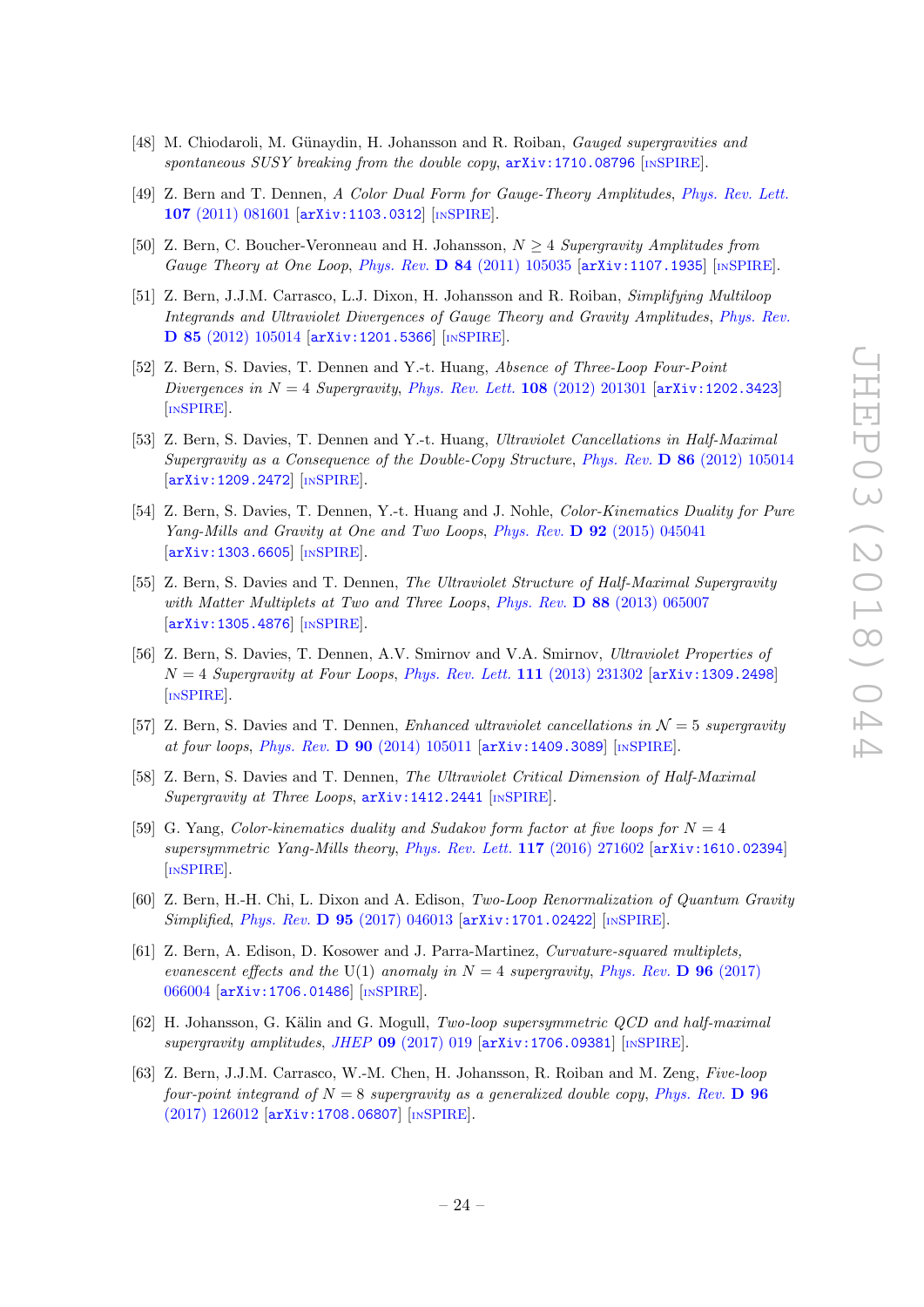- <span id="page-26-0"></span>[64] Z. Bern, J.J. Carrasco, W.-M. Chen, H. Johansson and R. Roiban, Gravity Amplitudes as Generalized Double Copies of Gauge-Theory Amplitudes, [Phys. Rev. Lett.](https://doi.org/10.1103/PhysRevLett.118.181602) 118 (2017) 181602 [[arXiv:1701.02519](https://arxiv.org/abs/1701.02519)] [IN[SPIRE](https://inspirehep.net/search?p=find+EPRINT+arXiv:1701.02519)].
- <span id="page-26-1"></span>[65] S. Oxburgh and C.D. White, BCJ duality and the double copy in the soft limit, [JHEP](https://doi.org/10.1007/JHEP02(2013)127) 02 [\(2013\) 127](https://doi.org/10.1007/JHEP02(2013)127) [[arXiv:1210.1110](https://arxiv.org/abs/1210.1110)] [IN[SPIRE](https://inspirehep.net/search?p=find+EPRINT+arXiv:1210.1110)].
- [66] R. Saotome and R. Akhoury, Relationship Between Gravity and Gauge Scattering in the High Energy Limit, JHEP  $01$  [\(2013\) 123](https://doi.org/10.1007/JHEP01(2013)123)  $\text{arXiv:1210.8111}$  $\text{arXiv:1210.8111}$  $\text{arXiv:1210.8111}$   $\text{[insPIRE]}$ .
- [67] A. Sabio Vera, E. Serna Campillo and M.A. Vazquez-Mozo, Color-Kinematics Duality and the Regge Limit of Inelastic Amplitudes, JHEP 04 [\(2013\) 086](https://doi.org/10.1007/JHEP04(2013)086) [[arXiv:1212.5103](https://arxiv.org/abs/1212.5103)] [IN[SPIRE](https://inspirehep.net/search?p=find+EPRINT+arXiv:1212.5103)].
- [68] S. Melville, S.G. Naculich, H.J. Schnitzer and C.D. White, Wilson line approach to gravity in the high energy limit, Phys. Rev. D 89 [\(2014\) 025009](https://doi.org/10.1103/PhysRevD.89.025009)  $arXiv:1306.6019$  [IN[SPIRE](https://inspirehep.net/search?p=find+EPRINT+arXiv:1306.6019)].
- [69] H. Johansson, A. Sabio Vera, E. Serna Campillo and M.A. Vázquez-Mozo, *Color-Kinematics* Duality in Multi-Regge Kinematics and Dimensional Reduction, JHEP 10 [\(2013\) 215](https://doi.org/10.1007/JHEP10(2013)215) [[arXiv:1307.3106](https://arxiv.org/abs/1307.3106)] [IN[SPIRE](https://inspirehep.net/search?p=find+EPRINT+arXiv:1307.3106)].
- <span id="page-26-2"></span>[70] A. Luna, S. Melville, S.G. Naculich and C.D. White, Next-to-soft corrections to high energy scattering in QCD and gravity, JHEP  $01$  [\(2017\) 052](https://doi.org/10.1007/JHEP01(2017)052) [[arXiv:1611.02172](https://arxiv.org/abs/1611.02172)] [IN[SPIRE](https://inspirehep.net/search?p=find+EPRINT+arXiv:1611.02172)].
- <span id="page-26-3"></span>[71] R. Monteiro and D. O'Connell, The Kinematic Algebra From the Self-Dual Sector, [JHEP](https://doi.org/10.1007/JHEP07(2011)007) 07 [\(2011\) 007](https://doi.org/10.1007/JHEP07(2011)007) [[arXiv:1105.2565](https://arxiv.org/abs/1105.2565)] [IN[SPIRE](https://inspirehep.net/search?p=find+EPRINT+arXiv:1105.2565)].
- <span id="page-26-4"></span>[72] C. Cheung and C.-H. Shen, Symmetry for Flavor-Kinematics Duality from an Action, [Phys.](https://doi.org/10.1103/PhysRevLett.118.121601) Rev. Lett. 118 [\(2017\) 121601](https://doi.org/10.1103/PhysRevLett.118.121601) [[arXiv:1612.00868](https://arxiv.org/abs/1612.00868)] [IN[SPIRE](https://inspirehep.net/search?p=find+EPRINT+arXiv:1612.00868)].
- <span id="page-26-5"></span>[73] L. Borsten, M.J. Duff, L.J. Hughes and S. Nagy, Magic Square from Yang-Mills Squared, [Phys. Rev. Lett.](https://doi.org/10.1103/PhysRevLett.112.131601) 112 (2014) 131601 [[arXiv:1301.4176](https://arxiv.org/abs/1301.4176)] [IN[SPIRE](https://inspirehep.net/search?p=find+EPRINT+arXiv:1301.4176)].
- [74] A. Anastasiou, L. Borsten, M.J. Duff, L.J. Hughes and S. Nagy, A magic pyramid of supergravities, JHEP 04 [\(2014\) 178](https://doi.org/10.1007/JHEP04(2014)178) [[arXiv:1312.6523](https://arxiv.org/abs/1312.6523)] [IN[SPIRE](https://inspirehep.net/search?p=find+EPRINT+arXiv:1312.6523)].
- [75] A. Anastasiou, L. Borsten, M.J. Duff, L.J. Hughes and S. Nagy, Yang-Mills origin of gravitational symmetries, [Phys. Rev. Lett.](https://doi.org/10.1103/PhysRevLett.113.231606) 113 (2014) 231606 [[arXiv:1408.4434](https://arxiv.org/abs/1408.4434)] [IN[SPIRE](https://inspirehep.net/search?p=find+EPRINT+arXiv:1408.4434)].
- [76] S. Nagy, *Chiral Squaring*, *JHEP* 07 [\(2016\) 142](https://doi.org/10.1007/JHEP07(2016)142) [arXiv: 1412.4750] [IN[SPIRE](https://inspirehep.net/search?p=find+EPRINT+arXiv:1412.4750)].
- [77] A. Anastasiou, L. Borsten, M.J. Hughes and S. Nagy, Global symmetries of Yang-Mills squared in various dimensions, JHEP  $01$  [\(2016\) 148](https://doi.org/10.1007/JHEP01(2016)148)  $\left[$ [arXiv:1502.05359](https://arxiv.org/abs/1502.05359) $\right]$   $\left[$ IN[SPIRE](https://inspirehep.net/search?p=find+EPRINT+arXiv:1502.05359) $\right]$ .
- [78] G.L. Cardoso, S. Nagy and S. Nampuri, A double copy for  $\mathcal{N}=2$  supergravity: a linearised tale told on-shell, JHEP 10 [\(2016\) 127](https://doi.org/10.1007/JHEP10(2016)127) [[arXiv:1609.05022](https://arxiv.org/abs/1609.05022)] [IN[SPIRE](https://inspirehep.net/search?p=find+EPRINT+arXiv:1609.05022)].
- <span id="page-26-6"></span>[79] G. Cardoso, S. Nagy and S. Nampuri, *Multi-centered*  $\mathcal{N}=2$  BPS black holes: a double copy description, JHEP  $04$  [\(2017\) 037](https://doi.org/10.1007/JHEP04(2017)037)  $\text{arXiv:1611.04409}$  $\text{arXiv:1611.04409}$  $\text{arXiv:1611.04409}$  [IN[SPIRE](https://inspirehep.net/search?p=find+EPRINT+arXiv:1611.04409)].
- <span id="page-26-7"></span>[80] B.R. Holstein and J.F. Donoghue, *Classical physics and quantum loops*, *[Phys. Rev. Lett.](https://doi.org/10.1103/PhysRevLett.93.201602)* 93 [\(2004\) 201602](https://doi.org/10.1103/PhysRevLett.93.201602) [[hep-th/0405239](https://arxiv.org/abs/hep-th/0405239)] [IN[SPIRE](https://inspirehep.net/search?p=find+EPRINT+hep-th/0405239)].
- <span id="page-26-8"></span>[81] F. Bloch and A. Nordsieck, Note on the Radiation Field of the electron, [Phys. Rev.](https://doi.org/10.1103/PhysRev.52.54) 52 (1937) [54](https://doi.org/10.1103/PhysRev.52.54) [IN[SPIRE](https://inspirehep.net/search?p=find+J+%22Phys.Rev.,52,54%22)].
- [82] T. Kinoshita, Mass singularities of Feynman amplitudes, [J. Math. Phys.](https://doi.org/10.1063/1.1724268) 3 (1962) 650 [IN[SPIRE](https://inspirehep.net/search?p=find+J+%22J.Math.Phys.,3,650%22)].
- <span id="page-26-9"></span>[83] T.D. Lee and M. Nauenberg, *Degenerate Systems and Mass Singularities*, *[Phys. Rev.](https://doi.org/10.1103/PhysRev.133.B1549)* 133 [\(1964\) B1549](https://doi.org/10.1103/PhysRev.133.B1549) [IN[SPIRE](https://inspirehep.net/search?p=find+J+%22Phys.Rev.,133,B1549%22)].